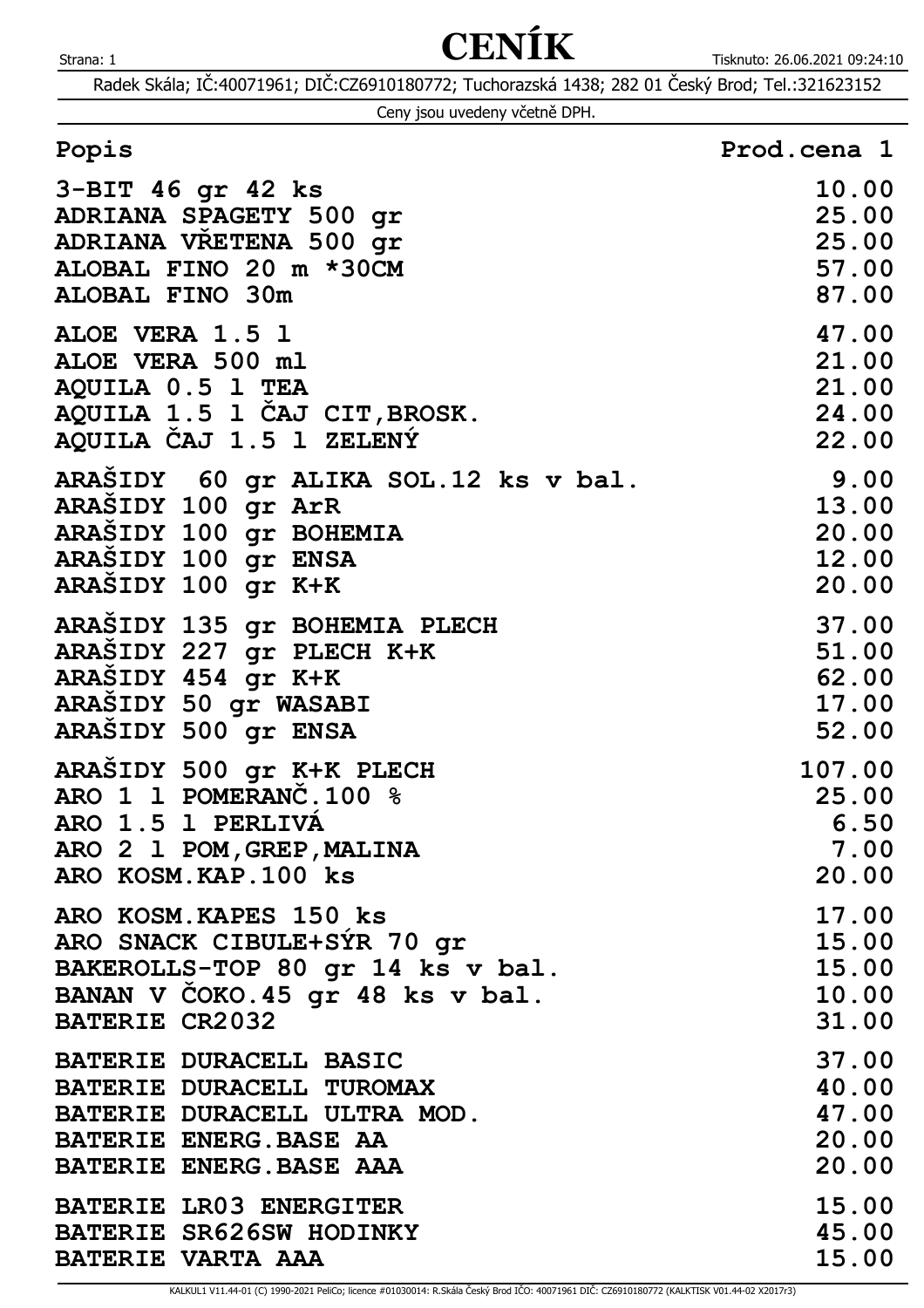Radek Skála; IČ:40071961; DIČ:CZ6910180772; Tuchorazská 1438; 282 01 Český Brod; Tel.:321623152

|  | Ceny jsou uvedeny včetně DPH. |  |
|--|-------------------------------|--|
|  |                               |  |

| <b>BATERIE VARTA LR06 4 ks</b>         | 60.00  |
|----------------------------------------|--------|
| <b>BATERIE WONDER 6F22 9V</b>          | 20.00  |
| BATERIE WONDER MINI AAA R03            | 6.00   |
| <b>BATERIE WONDER R14 C</b>            | 18.00  |
| <b>BATERIE WONDER R20C</b>             | 10.00  |
| <b>BATERIE WONDER R6</b>               | 4.00   |
| BEBE 45 gr BRUMIK VANIL+MER.           | 8.50   |
| BEBE BRUMLIK 30 gr 48 ks v bal.        | 8.00   |
| BEBE CERALNI-BISK.130 gr               | 15.00  |
| BEBE ORIŠ. KAKAO. 50 gr 30 ks v bal.   | 9.00   |
| BIO OVESNA DATLE ČOKOLADA 40 gr        | 15.00  |
| BIO SNACK 36 gr                        | 19.00  |
| BIO SNACK-RAKYTNIK 30 gr               | 20.00  |
| BIO-HERO-BANAN V čOK 35 gr             | 15.00  |
| BIO-LISK.ORECH 30 gr                   | 14.00  |
| BIO-NATUR STAROČESKÁ 30 gr             | 14.00  |
| BIO-PROTEIN BAR 40 gr KOKOS, JAHODA    | 28.00  |
| BIO-PROTEIN MOCHYNE 40 gr              | 20.00  |
| BOHEMIA SEKT 0.75 1 NEALKO             | 125.00 |
| BONAQUA 0.25 1 p.n.jp.                 | 6.90   |
| BONAQUA 0.5 1 JEMNEP.                  | 13.00  |
| BONAQUA 1.5 1 JEMNEP.                  | 10.00  |
| BONB.AFTER 200 gr                      | 87.00  |
| BONB.AFTER 400 gr                      | 147.00 |
| <b>BONB.BELG.PRAL.OVOC</b>             | 82.00  |
| BONB.CERRY QUEEN 132 gr                | 47.00  |
| BONB. FIGARISSIMO, NUGATISIMO          | 65.00  |
| BONB.FIGARO 172 gr                     | 87.00  |
| BONB.GEISHA 150 gr PRALINKY            | 74.00  |
| BONB.GEISHA 270 gr PRALINKY            | 127.00 |
| BONB.LADY MID.200 gr                   | 49.00  |
| BONB.LINDOR 200 gr                     | 147.00 |
| BONB.MERCI 250 gr                      | 109.00 |
| BONB.MILA 91 gr                        | 52.00  |
| BONB.MILKA 110 qr                      | 74.00  |
| BONB. MILKA I LOVE 137.5gr             | 127.00 |
| BONB. MODRE Z NEBE 173 gr              | 87.00  |
| BONB. MODRE Z NEBE ORION 36 gr KOSICKY | 27.00  |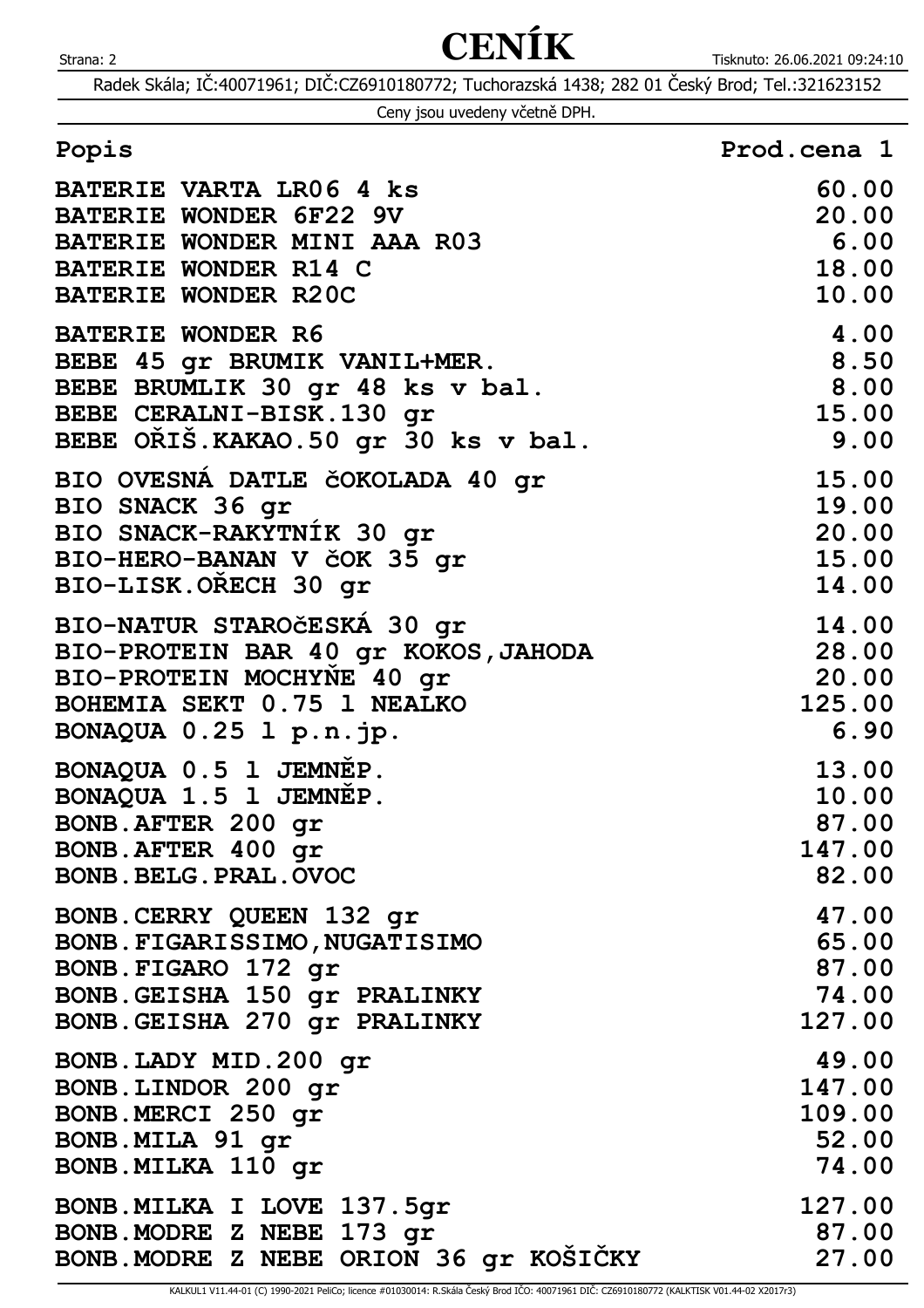|  |  |  | Ceny jsou uvedeny včetně DPH. |  |  |
|--|--|--|-------------------------------|--|--|
|--|--|--|-------------------------------|--|--|

| Popis                            | Prod.cena 1 |
|----------------------------------|-------------|
| BONB. MODRE Z NEBE 150 gr        | 87.00       |
| BONB.MOR.PLODY 200 gr            | 89.00       |
| BONB.MOR.PLODY 250 gr            | 88.00       |
| BONB.NUGAT DESERT 160 gr         | 77.00       |
| BONB.ORION 193 gr DEZERT         | 82.00       |
| BONB.ORION 317 gr MAXI           | 167.00      |
| BONB. ORION MDZN 348 gr VELKA    | 167.00      |
| BONB.ORION NUGAT 90 qr           | 47.00       |
| BONB.ORION ORIS SEN 164 gr       | 72.00       |
| BONB.ORION ORIS.SEN 154 gr       | 87.00       |
| BONB.ORION ORIŠ SEN 135 gr       | 57.00       |
| BONB.PRO POT.173 gr              | 57.00       |
| BONB. SRDCE ROCHER 100 gr        | 97.00       |
| BONB.ZLATY NUGAT 165 gr          | 72.00       |
| BONBON.ORION HVEZDY 308 gr       | 147.00      |
| BONBONY 1 Kg CREMOSA             | 177.00      |
| BONBONY 1 Kg FAMILY              | 178.00      |
| BONBONY 1 Kg HARIBO              | 177.00      |
| BONBONY 1 Kg MAOVIT, OVOCNY      | 177.00      |
| BONBONY 1 Kg MINI MAX OVOCNY     | 177.00      |
| BONBONY 1 Kg ZAČAROVANÉ          | 178.00      |
| BRČKA ARO JUMBO 250 ks ČERNÉ     | 75.00       |
| BRCKA ARO JUMBO NEON 250 ks      | 88.00       |
| <b>BRCKA ARO KLOUB 250 ks</b>    | 30.00       |
| BRCKA ARO KLOUB HYG. BAL 250 ks  | 47.00       |
| BRČKA ARO KLOUB.1000 ks          | 107.00      |
| BRČKA JUMBO 500 ks               | 90.00       |
| BRČKA JUMBO ČERNÁ 25cm 150 ks    | 32.00       |
| BRČKA KOKTEJL 13cm 100 KS v bal. | 12.00       |
| BRCKA ROVN.HYG.BAL.500 ks        | 127.00      |
| BRCKA SOYEZ KLOUB.500 ks         | 90.00       |
| CANASTA skl.                     | 67.00       |
| CAPPY 0.25 1 ANANAS              | 17.00       |
| CAPPY 0.25 1 CERNÝ RYBÍZ         | 17.00       |
| CAPPY 0.25 1 GREPFRUIT           | 17.00       |
| CAPPY 0.25 1 HRUŠKA              | 21.00       |
| CAPPY 0.25 1 JABLKO SKLO         | 18.50       |
| CAPPY 0.25 1 JAHODA              | 18.50       |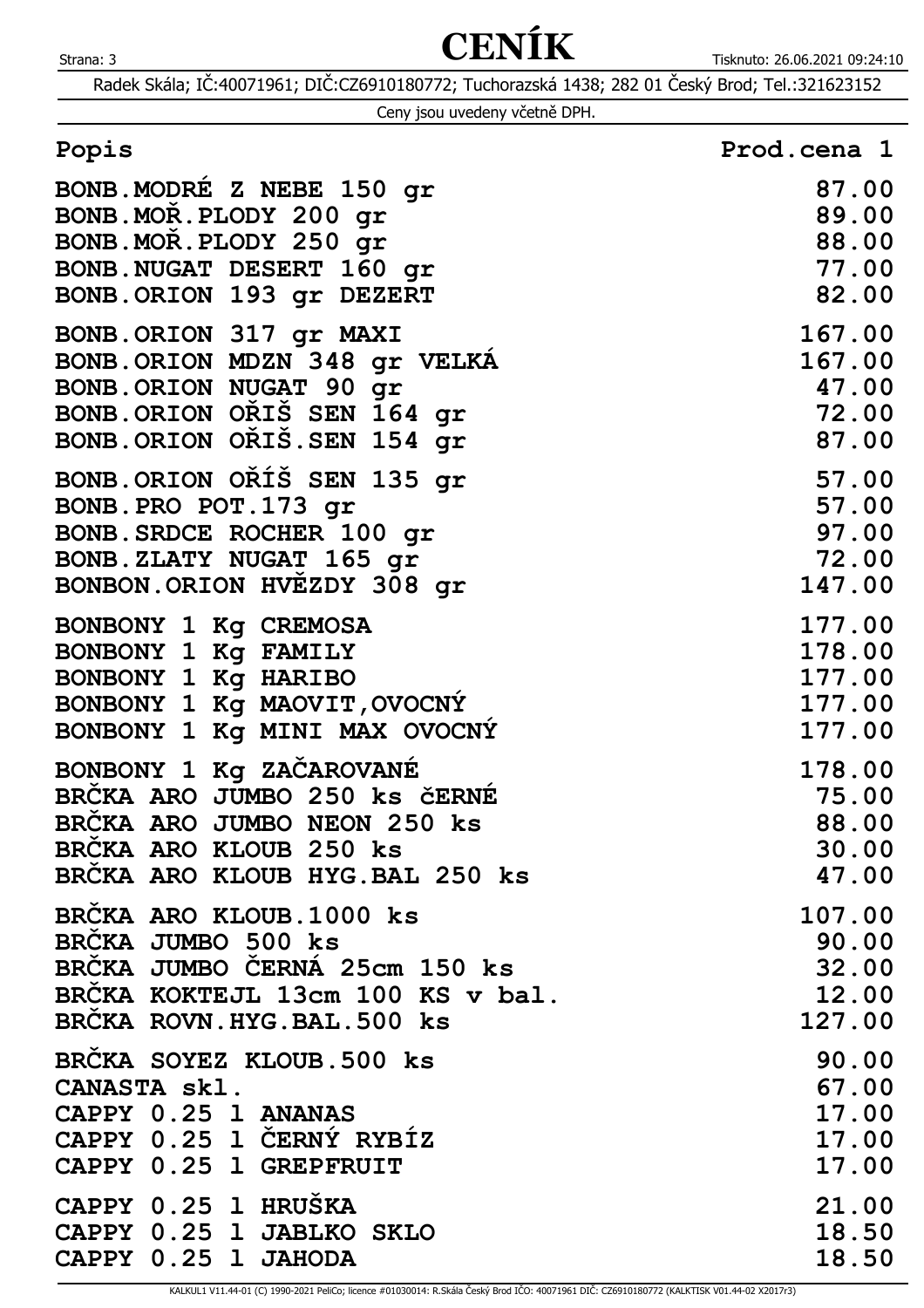|  | Ceny jsou uvedeny včetně DPH. |  |
|--|-------------------------------|--|
|  |                               |  |

| Popis                           | Prod.cena 1 |
|---------------------------------|-------------|
| CAPPY 0.25 1 MULTIVIT           | 20.00       |
| CAPPY 0.25 1 POMERANČ           | 20.00       |
| CAPPY 1 1 MULTI                 | 34.00       |
| CAPRI-SONNE 0.2 1 MIX           | 7.00        |
| CAPRIO 2 1 JABLKO               | 27.00       |
| CAPRIO 2 1 MULTIVITAMIN         | 27.00       |
| CAPRIO 2 1 POMERANČ             | 27.00       |
| CHIPS 80 gr PRAVE HOSPODSKE     | 14.00       |
| CHIPS BOHEMIA 77 gr CES.SLANINA | 21.00       |
| CHIPS BOHEMIA 77 gr PAPRIKA     | 21.00       |
| CHIPS BOHEMIA 77 gr SOLENE      | 17.00       |
| CHIPS BOHEMIA 77 gr ZLEHKA      | 21.00       |
| CHIPS LAYS 60 gr                | 21.00       |
| CHIPS LAYS 70 gr STIX           | 19.00       |
| CIBULKY EFKO 370 ml             | 34.00       |
| CITRON. ŠŤÁVA MEGGLE 4.9 ml     | 2.00        |
| CITRONEK 0.20 1 DRESSING JUPI   | 10.00       |
| CITRONEK 0.38 1 LEMONIA         | 14.00       |
| CLUB BEBE MASL. SUS. 140 gr     | 20.00       |
| COCA COLA 0.20 1 SKLO           | 17.50       |
| COCA COLA 0.25 1 PLECH          | 11.00       |
| COCA COLA 0.33 1 PLECH          | 11.00       |
| COCA COLA 0.33 1 PLECH ZERO     | 12.00       |
| COCA COLA 0.33 1 SKLO           | 20.00       |
| COCA COLA 0.5 1 PET             | 19.00       |
| COCA COLA 0.5 1 PET ZERO        | 20.00       |
| COCA COLA 1 1 PET               | 22.00       |
| COCA COLA 1.75 1 PET            | 25.00       |
| COCA COLA 1.75 1 ZERRO          | 25.00       |
| COCA COLA 2.25 1 PET            | 30.00       |
| CORN FLAKES 750 gr              | 65.00       |
| CORNFLAKES 375 gr               | 37.00       |
| CORNY 30 gr 24ks v bal          | 14.50       |
| CORNY BIG 50 gr MIX             | 14.50       |
| CORNY MILK 40 gr STREET         | 16.00       |
| CROISSANT 50 gr MINI            | 9.00        |
| CUKR 1 kg KRYSTAL               | 20.00       |
| CUKR H B 4 Kg                   | 190.00      |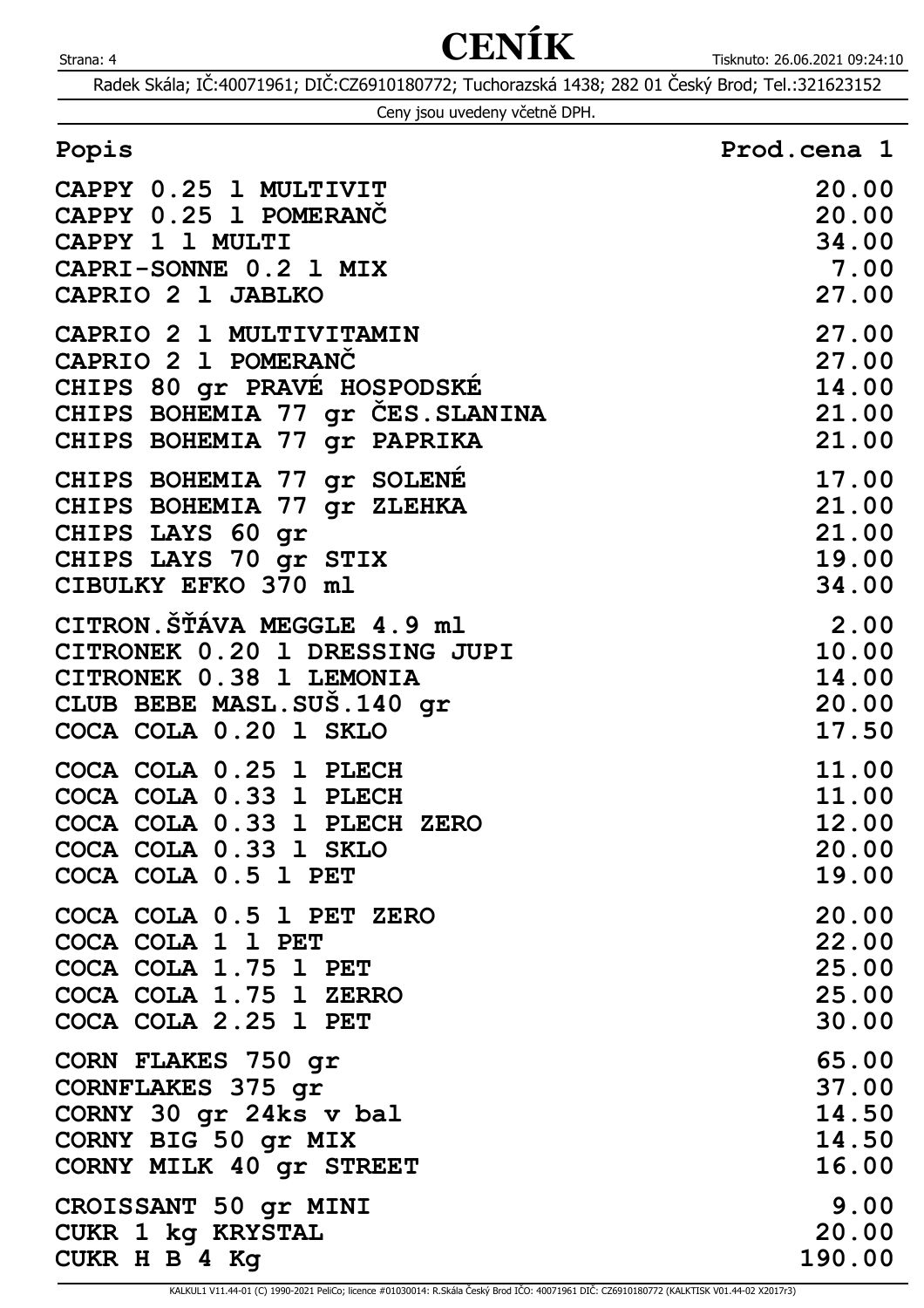Radek Skála; IČ:40071961; DIČ:CZ6910180772; Tuchorazská 1438; 282 01 Český Brod; Tel.:321623152

| Ceny jsou uvedeny včetně DPH. |  |  |
|-------------------------------|--|--|
|                               |  |  |

| CUKR KOSTKY 1 Kg<br><b>CUKR KRUPICE 1 Kg</b> | 35.00<br>20.00 |
|----------------------------------------------|----------------|
| CUKR TŘTINOVÝ 500 gr                         | 37.00          |
| CAJ 0.25 1 PLECH GREEN PICKWICK              | 11.50          |
| CAJ 0.33 1 PLECH RAUCH 24 ks v bal.          | 12.50          |
|                                              |                |
| ČAJ 0.355 ml RAUCH PLECH                     | 15.00          |
| CAJ 0.5 1 NESTEA VITAO                       | 31.00          |
| čAJ 0.5 1 PEACH TEA FUZE                     | 24.00          |
| CAJ 1.5 1 FUZE TEA                           | 35.00          |
| ČAJ 1.5 1 LIPTON GREEN                       | 27.00          |
|                                              |                |
| ČAJ 1.5 1 RAUCH BROSKEV                      | 27.00          |
| ČAJ KAŠEL+PRUDUŠKY 10*2gr                    | 36.00          |
| CAJ KLUB 150 gr                              | 69.00          |
| CAJ LIPTON EARL GREY 37.5 gr                 | 40.00          |
| CAJ LIPTON YELLOW 100*1.8                    | 147.00         |
| CAJ LIPTON YELLOW 25*2gr                     | 40.00          |
| CAJ LIPTON YELLOW 45 gr                      | 55.00          |
| čAJ PICKWICK 100*2 gr                        | 147.00         |
| CAJ PICKWICK 2+9 chutí                       | 107.00         |
| CAJ PICKWICK 20*2 gr                         | 29.00          |
|                                              |                |
| ČAJ PICKWICK EARL GREY 40 gr                 | 38.00          |
| ČAJ PICKWICK ZELENY 30 gr                    | 32.00          |
| CAJ PICWICK OVOC.20*2 g                      | 29.00          |
| ČAJ PICWICK RANNI 25*1,75 gr                 | 25.00          |
| ČAJ PIGI JEMČA 30 gr                         | 13.50          |
| CAJ TEEKANNE 6*50 g MIX                      | 38.00          |
| CAJ TEEKANNE EARL GRE 33 gr                  | 35.00          |
| CAJ TEEKANNE MAGIC APPLE 45 gr               | 49.00          |
| CAJ TEEKANNE MATOVÝ 35 gr                    | 49.00          |
| CAJ TEEKANNE MOUNTAIN 36 gr                  | 49.00          |
| ČAJ TEEKANNE ZEL.20*1,75 gr                  | 25.00          |
| CAJ ZLATÝ ŠÁLEK 20*1,5gr                     | 12.00          |
| COKOLADA 100 gr GEISHA                       | 32.00          |
|                                              |                |
| COKOLADA 100 gr HORKA ORION                  | 19.00          |
| COKOLADA 100 gr MILKA BUBBLY                 | 24.00          |
| ČOKOLADA 100 gr MILKA JAHODA                 | 24.00          |
| COKOLADA 100 gr MILKA ml.oř.jog.             | 24.00          |
| COKOLADA 100 gr MILKA WHOLE NUT              | 28.00          |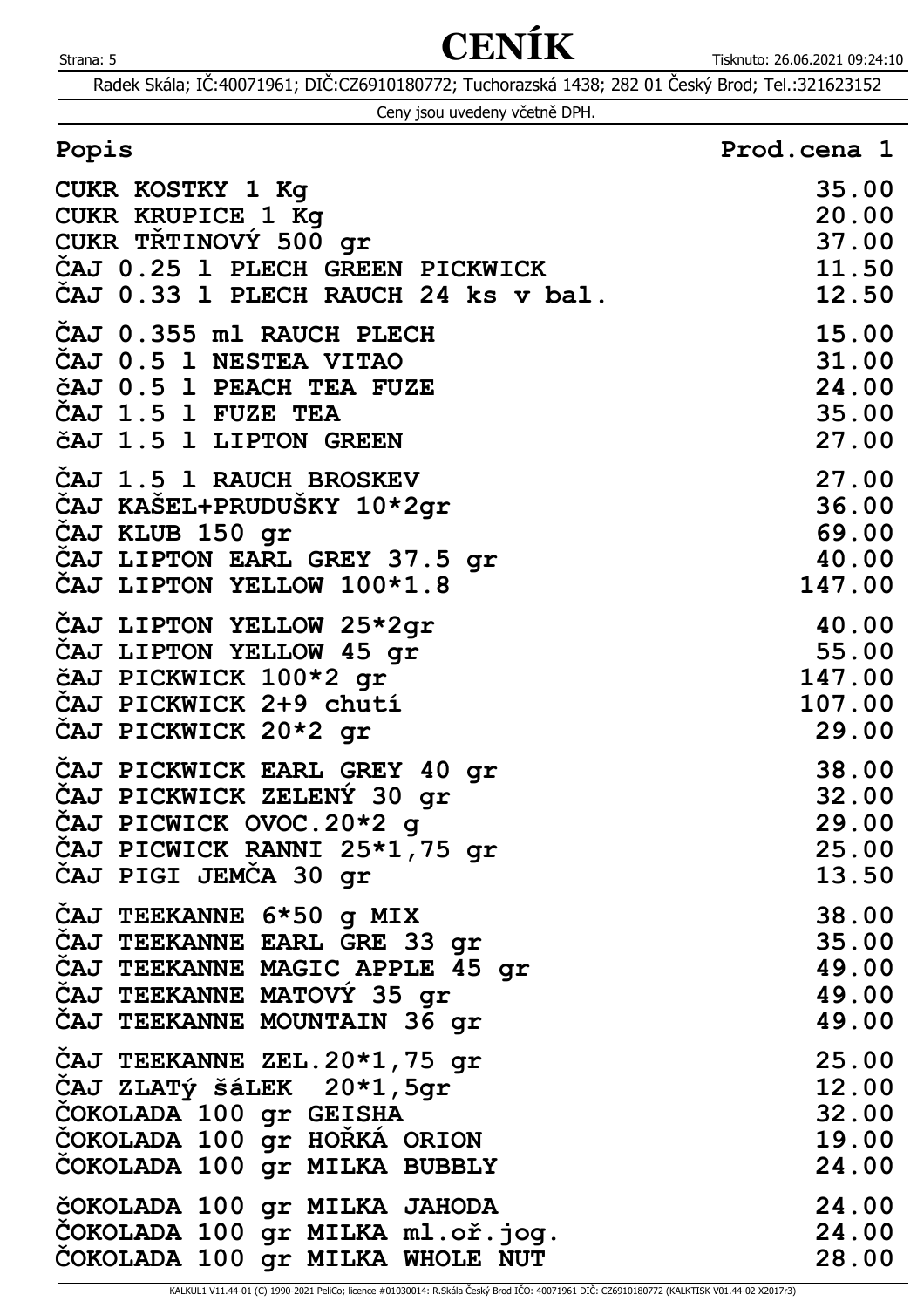| Ceny jsou uvedeny včetně DPH. |  |  |
|-------------------------------|--|--|
|                               |  |  |

| Popis | Prod.cena 1 |  |
|-------|-------------|--|
|       |             |  |

| ČOKOLADA 100 gr ML.OR.ORION       | 21.00 |
|-----------------------------------|-------|
| COKOLADA 100 gr NA VAR.ORION      | 18.00 |
| COKOLADA 100 gr NA VARENI FIGARO  | 14.00 |
| ČOKOLADA 100 gr SLADKÁ VAŠEŇ.     | 25.00 |
| COKOLADA 15 gr ANIMAL PLANET      | 7.00  |
| COKOLADA 200 gr NA VARENI         | 25.00 |
| ČOKOLADA 200 gr ST.PEC.           | 32.00 |
| COKOLADA 250 gr CARAMEL BUBBLY    | 99.00 |
| čOKOLADA 250 gr MILKA             | 72.00 |
| čOKOLADA 270 gr MILKA             | 72.00 |
| ČOKOLADA 276 gr CARAMEL PEANUT    | 77.00 |
| COKOLADA 30 gr PAT.MAT 48ks v bal | 8.00  |
| COKOLADA 300 gr MILKA             | 72.00 |
| ČOKOLADA 90 gr MILKA PEANUT       | 24.00 |
| ČOKOLADA 90 gr ORION S MANDL.     | 23.00 |
| COKOLADA 95 gr MILKA BUBBLY BILA  | 24.00 |
| COKOLADA 92 gr OREO SANDW.        | 24.00 |
| DELISA 33 gr 30 ks v bal.         | 7.00  |
| DELISA 44 gr XXL 28ks v bal       | 11.00 |
| DIP 500 gr ANTICA                 | 0.00  |
| DIPS 200 gr CHIO                  | 72.00 |
| DOBRA VODA 0.5 1 8 ks bal.        | 8.00  |
| DOBRA VODA 2 1 NEPERLIVA          | 11.50 |
| DOBRA VODA 18 1 NEP.              | 97.00 |
| EMCO SUŠ.60 gr 24 ks v bal.       | 9.50  |
| EVIAN 0.33 1 PET                  | 12.50 |
| EVIAN 0.5 1 PET                   | 16.00 |
| <b>EVIAN 0.75 1</b>               | 16.50 |
| <b>EVIAN 1 1</b>                  | 30.00 |
| EVIAN 1.5 1 VODA                  | 25.00 |
| FANTA 0.2 1 SKLO                  | 17.00 |
| FANTA 0.25 1 POMER PLECH          | 10.00 |
| FANTA 0.33 1 PLECH                | 12.00 |
| FANTA 0.33 1 SKLO                 | 17.50 |
| FANTA 0.50 1 PLAST                | 21.00 |
| FANTA 1 1                         | 20.00 |
| FANTA 1.75 1 PET                  | 24.00 |
| <b>FANTA 2.25 1 PET</b>           | 34.00 |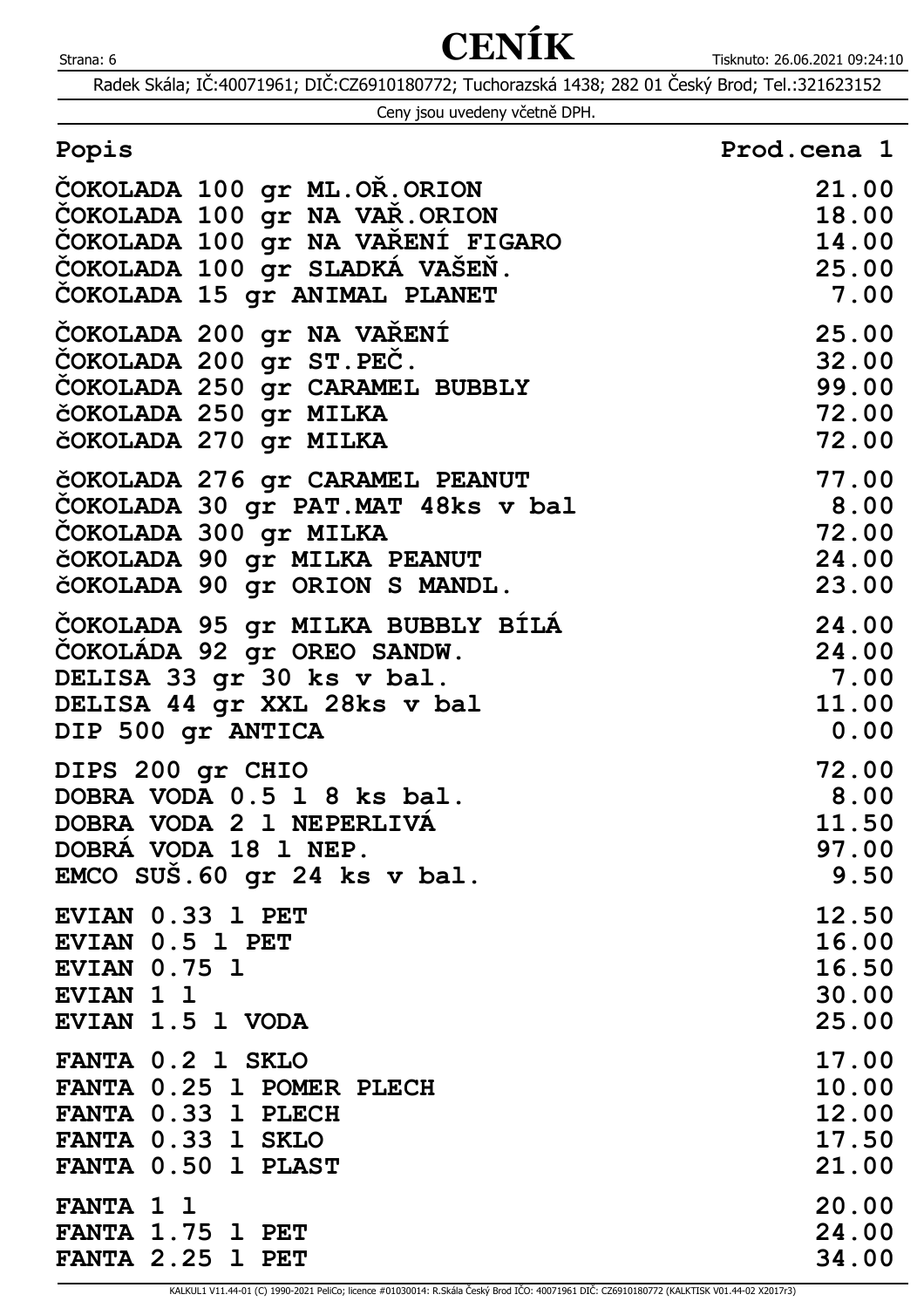| Ceny jsou uvedeny včetně DPH. |  |  |  |
|-------------------------------|--|--|--|
|-------------------------------|--|--|--|

| Popis                               | Prod.cena 1 |
|-------------------------------------|-------------|
| FEFERONKY 300 gr PALIVÉ BALK.       | 27.00       |
| FEFERONKY 330 gr                    | 18.00       |
| FENTIMANS 0.2 1 ROSE LIMO           | 30.00       |
| FENTIMANS 0.2 1 TONIC               | 30.00       |
| FENTIMANS 0.33 1 QCUMBER            | 45.00       |
| FENTIMANS 0.5 1 ROSE LEMONADE       | 62.00       |
| FENTIMANS 0.75 1 QCUMBER            | 79.00       |
| FERERO ROCHER 200 gr                | 117.00      |
| FERRERO ROCHER 200 gr               | 112.00      |
| FIDORKA BILA COK.30 gr 30 ks v bal. | 8.50        |
| FIDORKA HOŘKÁ 30 gr 30 ks v bal.    | 8.50        |
| FIDORKA LUX 30 gr 30 ks v bal.      | 8.50        |
| FIDORKA ML.30 gr 30 ks v bal.       | 8.50        |
| FIGO 0,3 1 MULTIVIT                 | 14.00       |
| FIT 30 gr MUSLI MASTER              | 7.50        |
| FIT 30 gr STAV.24 ks v bal.         | 7.00        |
| FIT 50 gr MASTER                    | 14.00       |
| GATORADE 0.5 1 COOL BLUE            | 26.00       |
| <b>GEMERKA 1.5 1 PET</b>            | 13.00       |
| GIFFARD 1 1 MANDLE SIRUP            | 327.00      |
| GIFFARD 1 1 RASPBERRY               | 217.00      |
| GRANINI 0.2 1 HRUŠKA                | 18.00       |
| GRANINI 0.2 1 JABLKO                | 18.00       |
| GRANINI 0.2 1 JAHODA                | 18.00       |
| GRANINI 0.2 1 POMERANC              | 18.00       |
| GRANINI 1 1 GREP 55%                | 47.00       |
| <b>GRANINI 1 1 JABLKO</b>           | 41.00       |
| GRANINI 1 1 pomeranč                | 41.00       |
| <b>GRANULE PES 10 kg</b>            | 240.00      |
| GRILOVACI MISKA KULATA 1 ks         | 14.00       |
| GRILOVACÍ TÁCKY EKO 1ks             | 15.00       |
| H.D. ANANAS 1 1 100%                | 42.00       |
| HADI 1350 gr GUMA DOZA KUL.         | 217.00      |
| HADI 400 gr                         | 62.00       |
| HADI ZELE 300 gr                    | 32.00       |
| HALLS 33.50 gr 20 ks v bal.         | 14.00       |
| HALLS XS PEPRMINT 17 gr             | 13.00       |
| HAPPY DAY 1 1 JABLKO 100%           | 28.00       |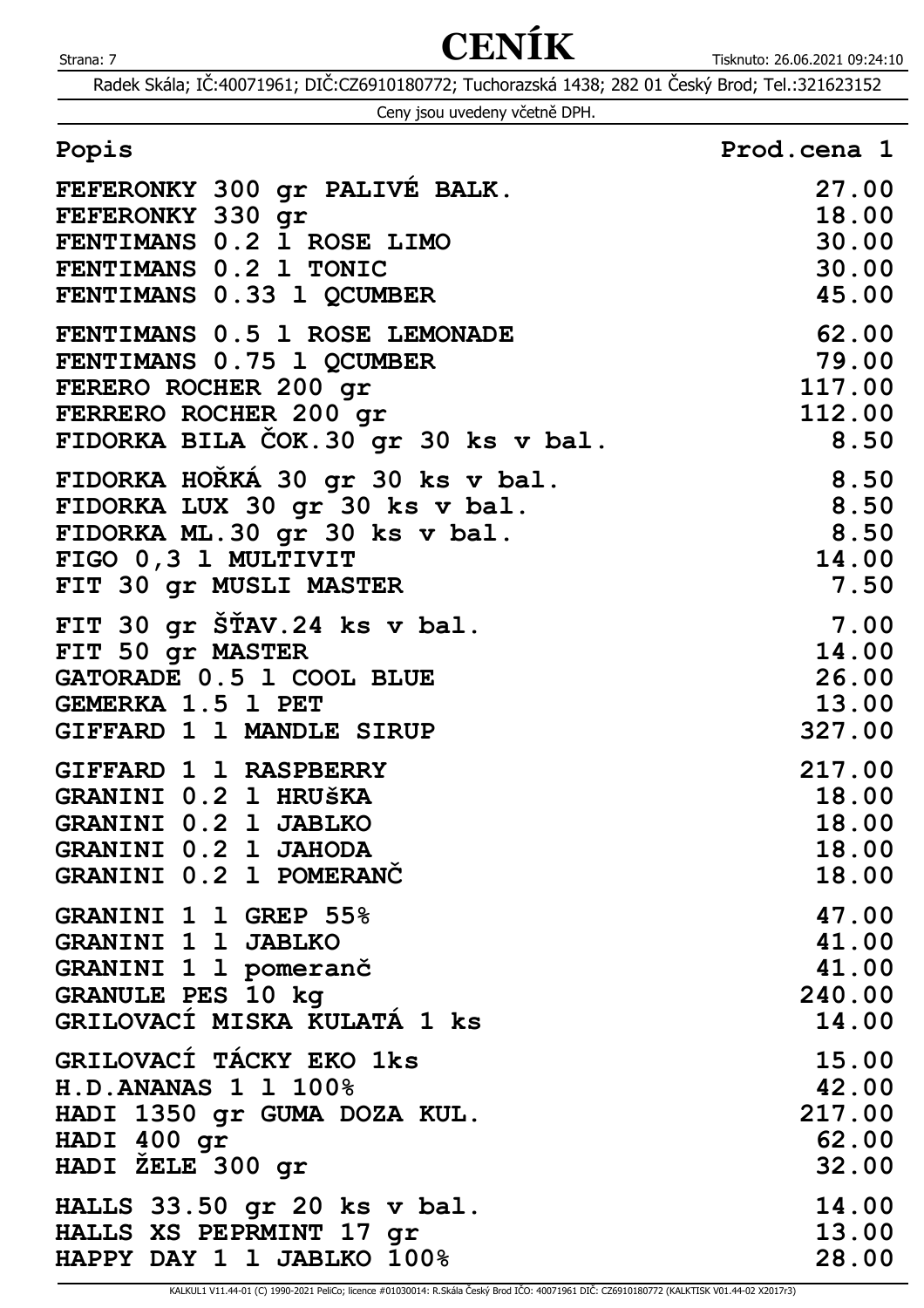Radek Skála; IČ:40071961; DIČ:CZ6910180772; Tuchorazská 1438; 282 01 Český Brod; Tel.:321623152

|  | Ceny jsou uvedeny včetně DPH. |  |
|--|-------------------------------|--|
|  |                               |  |

| HAPY DAY 2 1 100% POMER                  | 65.00              |
|------------------------------------------|--------------------|
| HELLO 0.33 1 SIMPSON PET                 | 12.00              |
| HORALKY 35 gr ARAŠ. OPAVIE 42 ks         | 4.00               |
| HORALKY SERED 50 gr 56ks v bal.          | 9.50               |
| HORKÁ ČOK. INST 250 gr                   | 53.00              |
| HORKÉ JABLKO, HRUŠKA, BRUSINKA 23 gr     | 13.00              |
| HOŘČICE 1300 gr KR+PL.                   | 57.00              |
| HROZNOVÝ CUKR JAH. 39gr 21ks             | 13.00              |
| HRUSKY BABY 425 gr                       | 42.00              |
| ICE FRUIT 0.5 1 MULTIVIT                 | 27.00              |
| ICE FRUIT 1.5 1 MULTI                    | 39.00              |
| JAR 0,900 ml                             | 47.00              |
| JAR 0.450 ml                             | 28.00              |
| <b>JAR 0.5 1</b>                         | 25.00              |
| <b>JAR 1 1</b>                           | 47.00              |
| JAR 5 1 EXPERT ODMASTOVAC                | 337.00             |
| JUPIK 0.33 1 NÁPOJ PET                   | 12.00              |
| JUPIK AQUA 0.5 1                         | 15.00              |
| KAPESNIKY 2V BS NORM.10 ks /1.5Kč/       | $\overline{15.00}$ |
| KAPESNIKY 3V ARO 15 ks v bal /1.7Kč/     | 25.50              |
| KAPESNIKY 3V ARO MENTOL 15ks v bal.      | 25.50              |
| KAPESNIKY ZEWA SOFTIS 1 ks !!            | 5.50               |
| KAPESNIKY FLOWER CHER./10 ks 24 ks v bal | 14.00              |
| KARTY HRACI JH, DH. papir.               | 29.00              |
| KASTANY 45 gr TYC.48 ks                  | 10.00              |
| KAVA 0.25 1 ILLY LED LATTE               | 34.00              |
| KAVA 1 kg JACOBS ZRN.                    | 387.00             |
| KAVA 1 kg JIHLAVANKA                     | 127.00             |
| KAVA 1 Kg LAVAZZA ORO                    | 487.00             |
| KAVA 1 Kg SEGAFREDO EMOZINI              | 437.00             |
| KAVA 1 kg SEGAFREDO SELEZIONE ARAB.      | 437.00             |
| KAVA 1 kg SEGAFREDO ZRNKO                | 417.00             |
| KAVA 100 gr D.E.AROMA mletá              | 33.00              |
| KAVA 150 gr JIHLAVANKA                   | 37.00              |
| KAVA 150 gr JIHLAVANKA EXTRA             | 37.00              |
| KAVA 200 gr GOLD CREMA                   | 200.00             |
| KAVA 200 gr JACOBS KRONUNG               | 147.00             |
| KAVA 200 gr JACOBS VELVET                | 85.00              |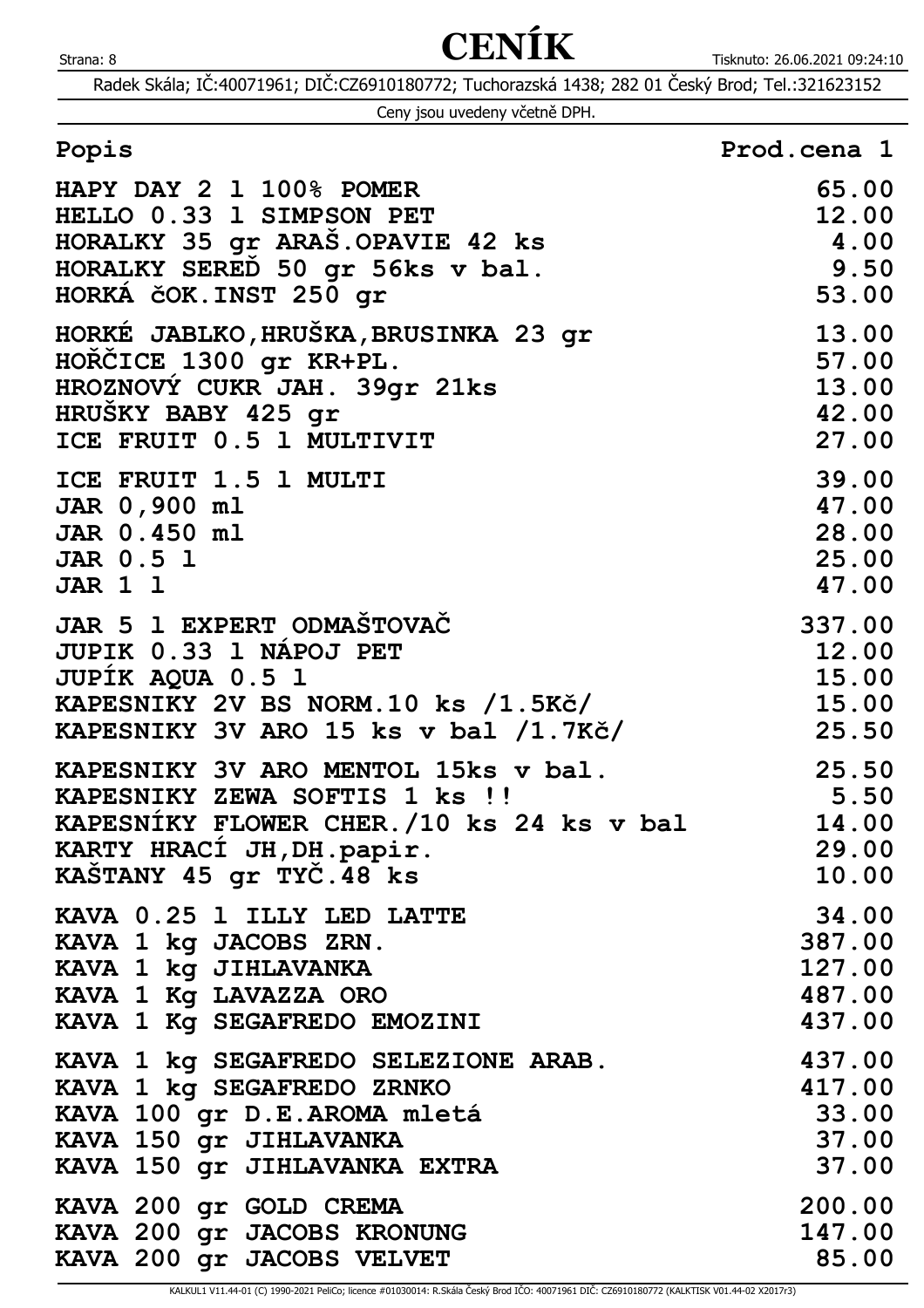| Ceny jsou uvedeny včetně DPH. |  |  |  |  |  |
|-------------------------------|--|--|--|--|--|
|-------------------------------|--|--|--|--|--|

| Popis                        | Prod.cena 1 |
|------------------------------|-------------|
| ****** OFO  P. P. OFF ALOPPE | nn nn       |

| KAVA 250 gr D.E.ST.MODRA<br>KAVA 250 gr GRAND AROMA | 30.00                                                |
|-----------------------------------------------------|------------------------------------------------------|
| KAVA 250 gr JACOBS AROMA                            | 75.00<br>54.00                                       |
| KAVA 250 gr SEGAFREDO INTER.                        | 70.00                                                |
| KAVA 260 gr RICORE PLECH                            | 127.00                                               |
|                                                     |                                                      |
| KAVA 500 gr JACOBS KRONUNG ML                       | 124.00                                               |
| KAVA 500 gr JIHLAVANKA ML                           |                                                      |
| KAVA 500 gr SEGAFREDO ZRNKO                         | $\frac{107.00}{267.00}$                              |
| KAVA 500 gr ZRNKO D.E.LOR                           | 267.00                                               |
| KAVA 500 ml EISKAFFEE LED.                          | 17.00                                                |
| KAVA DAVIDOFF 100 gr INST                           | 147.00                                               |
| KAVA DAVIDOFF INST. 90 gr                           | $\overline{147.00}$                                  |
| KAVA JACOBS 200 gr KRUNUNG                          | 177.00                                               |
| KAVA MR. BRAWN 0.24 1 CAPUC.                        | 0.00                                                 |
| KAVA MR. BROWN ICE 0.25 1 24 ks v bal.              | 35.00                                                |
| KAVA NESCAFE 100 gr CLASSIC                         | $\begin{array}{c} 23.00 \\ 70.00 \\ 115 \end{array}$ |
| KAVA NESCAFE 100 gr CREMA                           |                                                      |
| KAVA NESCAFE 100 gr espr+hrnek                      | 147.00                                               |
| KAVA NESCAFE 100 gr ESPRESO                         | 250.00                                               |
| KAVA NESCAFE 100 Gr EXPRESO CARTE (167.00           |                                                      |
| KAVA NESCAFE 100 gr GOLD CREMA                      | 148.00                                               |
| KAVA NESCAFE 100 gr GOLD D.LUXE                     | 110.00                                               |
| KAVA NESCAFE 100 gr VELVET                          | 60.00                                                |
| KAVA NESCAFE 2 v 1 10*10gr CLASIC                   | 38.00                                                |
| KAVA NESCAFE 2 v 1 100 gr                           | 38.00                                                |
| KAVA NESCAFE 2 v 1 20*8 gr                          | 104.00                                               |
| KAVA NESCAFE 2 v 1 28*8 gr                          | 137.00                                               |
| KAVA NESCAFE 200 gr +hrnek                          | 167.00                                               |
| KAVA NESCAFE 200 gr CL.CREMA                        | 127.00                                               |
| KAVA NESCAFE 200 gr CLASIC                          | 124.00                                               |
| KAVA NESCAFE 200 gr CLASSIC                         | 107.00                                               |
| KAVA NESCAFE 200 gr GOLD                            | 190.00                                               |
| KAVA NESCAFE 200 gr GOLD NOVA                       | 280.00                                               |
| KAVA NESCAFE 200 gr JACOBS VELVET                   | 117.00                                               |
| KAVA NESCAFE 200 gr TCHIBO GOLD                     | 157.00                                               |
| KAVA NESCAFE 275 gr GOLD                            | 277.00                                               |
| KAVA NESCAFE 3 v 1 10*17gr SUGAR                    | 38.00                                                |
| KAVA NESCAFE 3 v 1 180 gr                           | 38.00                                                |
|                                                     |                                                      |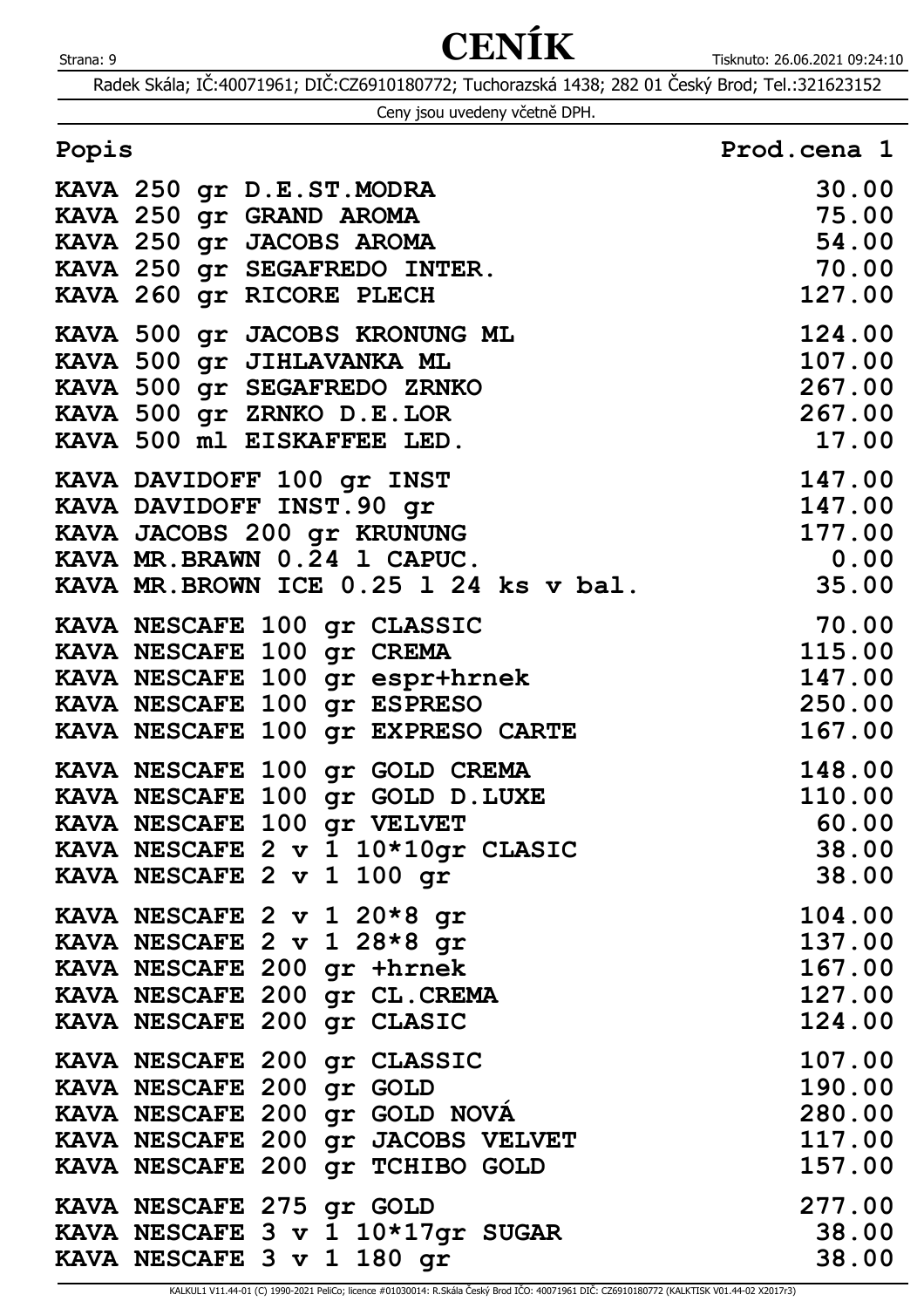| Ceny jsou uvedeny včetně DPH. |  |  |
|-------------------------------|--|--|
|                               |  |  |

| Popis                                                                                                                                                                                                                      | Prod.cena 1                                                      |
|----------------------------------------------------------------------------------------------------------------------------------------------------------------------------------------------------------------------------|------------------------------------------------------------------|
| KAVA NESCAFE 3 v 1 25*18 gr                                                                                                                                                                                                | 137.00                                                           |
| KAVA NESCAFE 3 v 1 CLAS 20*17,5 gr                                                                                                                                                                                         | 102.00                                                           |
| KAVA NESCAFE 300 gr GOLD DE L.                                                                                                                                                                                             | 300.00                                                           |
| KAVA NESCAFE 50 gr GOLD                                                                                                                                                                                                    | $\begin{array}{r} \textbf{75.00} \\ \textbf{197.00} \end{array}$ |
| KAVA NESCAFE 95 gr ESPRESSO PLECH                                                                                                                                                                                          | 197.00                                                           |
| KAVA NESCAFE ESPRESO 100 gr+hrnek<br>KAVA NESCAFE MOKATE 2 v 1 10*14gr<br>KAVA NESCAFE MOKATE 3 v 1 10*18gr<br>EXAVA NESCAFÉ D.G. ESPRESO 165 gr $237.00$<br>KAVA TCHIRO EX SADA 2+250 cm<br>KAVA TCHIBO EX. SADA 2*250 gr | 140.00<br>42.00<br>42.00<br>115.00                               |
| KAVA TCHIBOCAFIDDIMO 70GESP.                                                                                                                                                                                               | 107.00                                                           |
| KAVA XPRESS 0.25 1 NESCAFE                                                                                                                                                                                                 | 21.00                                                            |
| KAVENKY 50 gr 30 ks v bal.                                                                                                                                                                                                 | 7.50                                                             |
| KEČUP 1 Kg HEINZ                                                                                                                                                                                                           | 102.00                                                           |
| KECUP 450 gr HELMANNS                                                                                                                                                                                                      | 35.00                                                            |
| KEČUP 485 gr HELLMANS OSTRY                                                                                                                                                                                                | 47.00                                                            |
| KECUP HEINZ 342 gr JEMNÝ                                                                                                                                                                                                   | 35.00                                                            |
| KECUP MC $1,5$ kg /ost, jem,                                                                                                                                                                                               | 87.00                                                            |
| KELIMEK 150 ml KAVA 100ks                                                                                                                                                                                                  | 1.00                                                             |
| KELIMEK 180 ml KAVA 100 ks                                                                                                                                                                                                 | 0.70                                                             |
| KELIMEK 200 ml 100ks PET                                                                                                                                                                                                   | 0.50                                                             |
| KELIMEK 225 ml FOAM PěNA                                                                                                                                                                                                   | 1.30                                                             |
| KELIMEK 250 ml KÁVA PAPIR 80ks                                                                                                                                                                                             | 1.00                                                             |
| KELIMEK 250 ml TERMO POTISK.PENA 20 ks                                                                                                                                                                                     | 1.70                                                             |
| KELIMEK 300 ml CRISTAL-TVRDÝ ST.NÁPOJ                                                                                                                                                                                      | 2.00                                                             |
| KELIMEK 300 ml PENA POTISK                                                                                                                                                                                                 | 2.50                                                             |
| KELIMEK 300 ml STUD. NÁPOJ 100ks                                                                                                                                                                                           | 1.00                                                             |
| KELIMEK 400 ml ST. NAPOJ                                                                                                                                                                                                   | 2.00                                                             |
| KELIMEK 400 ml ST. NÁPOJ ARO                                                                                                                                                                                               | 2.00                                                             |
| KELIMEK 500 ml PIVO 50ks                                                                                                                                                                                                   | 1.10                                                             |
| KELIMEK 500 ml PIVO TVR.VYŠŠÍ !                                                                                                                                                                                            | 2.00                                                             |
| KELIMEK RIOBA 0.25 ml PAPIR                                                                                                                                                                                                | 2.40                                                             |
| KELIMEK S RYSKOU 40ml 50 ks v bal. NEROZ                                                                                                                                                                                   | 1.60                                                             |
| KELIMEK S RYSKOU 50ml 40 Ks v bal.                                                                                                                                                                                         | $\mathbf 1$ . $\mathbf 60$                                       |
| KELIMEK COFFEE GO 0.2 1 50 ks v bal.                                                                                                                                                                                       | 1.70                                                             |
| KELIMEK COFFEE GO 0.4 1 50 ks v bal.                                                                                                                                                                                       | 2.50                                                             |
| KELÍMEK LONG DRINK 0.3 1 10 ks v bal.                                                                                                                                                                                      | 5.00                                                             |
| KELIMEK PLAST NA VINO 0.16 1 10 ks v b.                                                                                                                                                                                    | 3.50                                                             |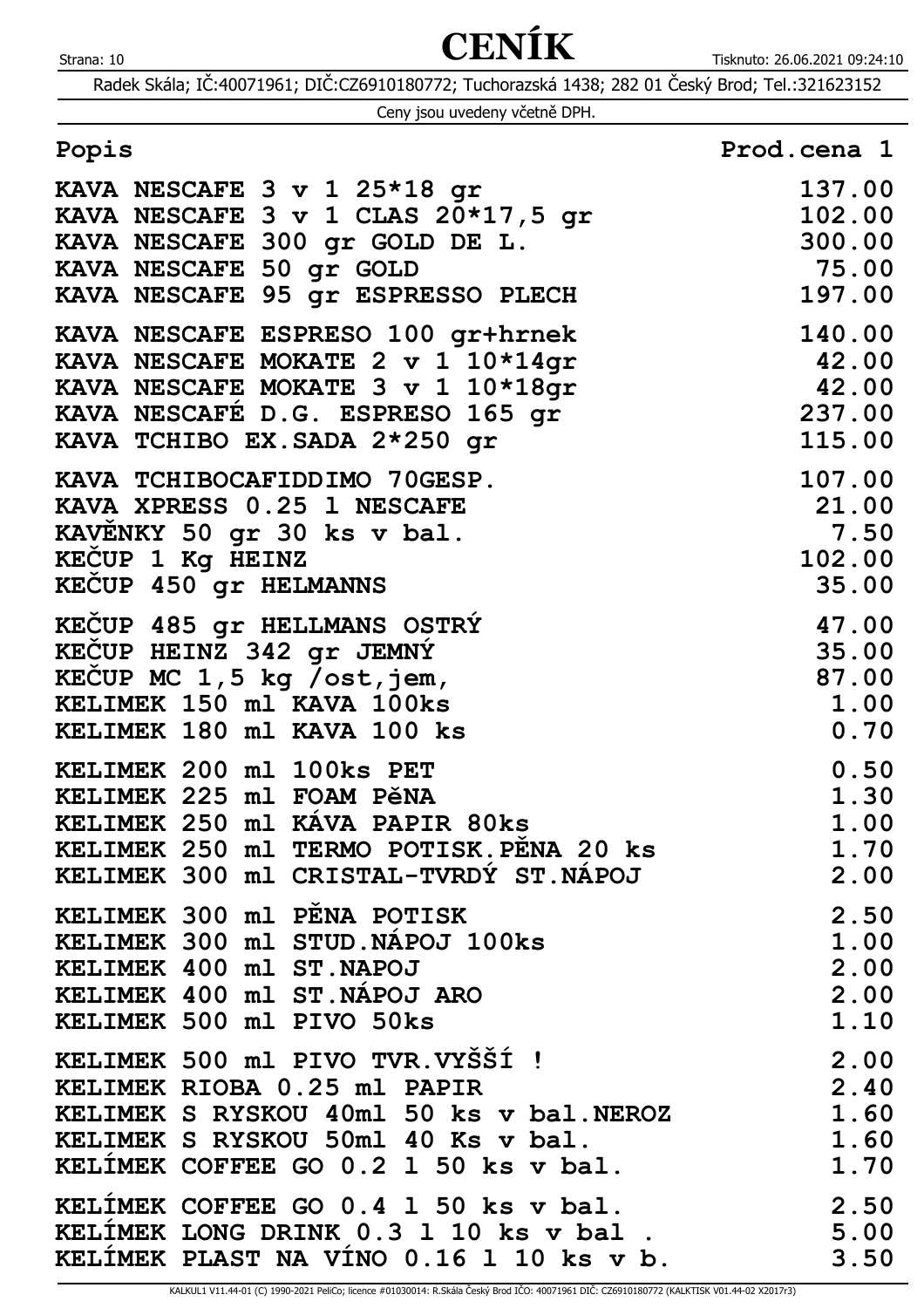Radek Skála; IČ:40071961; DIČ:CZ6910180772; Tuchorazská 1438; 282 01 Český Brod; Tel.:321623152

Ceny jsou uvedeny včetně DPH.

| KELÍMEK PLAST ŠAMPAŇ 0.13 1 10 ks v bal. | 7.00   |
|------------------------------------------|--------|
| KESU PRAZ.SOL. 60 gr ALIKA               | 35.00  |
| KINDER BUENO 44 gr 30 ks v bal.          | 15.50  |
| KINDER CHOCO 100 gr                      | 27.00  |
| KINDER CHOCO 50 gr                       | 15.00  |
| KINDER HAPPY HIPO 20.7gr 28 ks v bal.    | 9.00   |
| KINDER JOY 20gr                          | 22.00  |
| KINDER SURPRISE 72 ks v bal. 20gr        | 22.00  |
| KIT KAT 4 finger 45 gr                   | 10.00  |
| KIT KAT CHUNKY 40 gr 24 ks v bal.        | 11.00  |
| KOFILA 35 gr 64 ks v bal.                | 9.00   |
| KOFOLA 0.25 1 PLECH                      | 12.50  |
| KOFOLA 0.5 1                             | 17.00  |
| KOFOLA 1.5 1 VANILKA                     | 23.00  |
| KOFOLA 2 1                               | 20.00  |
| KOFOLA 50 1 KEG                          | 950.00 |
| KOLEKCE ORION HORKA 366 gr               | 198.00 |
| KOLI 0.33 1 BÍLE HROZNO                  | 9.00   |
| KOLI 0.33 1 COLA SKLO                    | 9.00   |
| KOLI 0.33 1 MALINA SKLO                  | 9.00   |
| KOLI 0.33 1 ORANŽ SKLO                   | 9.00   |
| KOLI 0.33 1 SODA SKLO                    | 6.00   |
| KOLI 2 1 MALINA                          | 15.00  |
| KOLI BEZINKA 50 1 KEG                    | 637.00 |
| KOLI CITRON 50 1 KEG                     | 647.00 |
| KOLI COLA 50 1 KEG GOLD                  | 657.00 |
| KOLI MALINOVKA 30 1 KEG                  | 517.00 |
| KOLI MALINOVKA 50 1 KEG                  | 687.00 |
| KOLI ORANŽ 30 1                          | 517.00 |
| KOLI ORANZ 50 1 KEG                      | 687.00 |
| KOLI SODA 50 1 KEG                       | 482.00 |
| KORUNNI 1,5 1 JEMNEPERLIVA               | 14.50  |
| KREN 1 kg HORRLEIN                       | 182.00 |
| KREN 145 gr SCHAMEL                      | 29.00  |
| KREN AVOKADO 175 gr STR                  | 17.00  |
| KRUPKY 100 gr KUKUR.                     | 16.00  |
| KRUPKY 50 gr CANTO 30 ks v bal.          | 7.50   |
| KRUPKY 70 gr ARO 60 ks v bal             | 6.40   |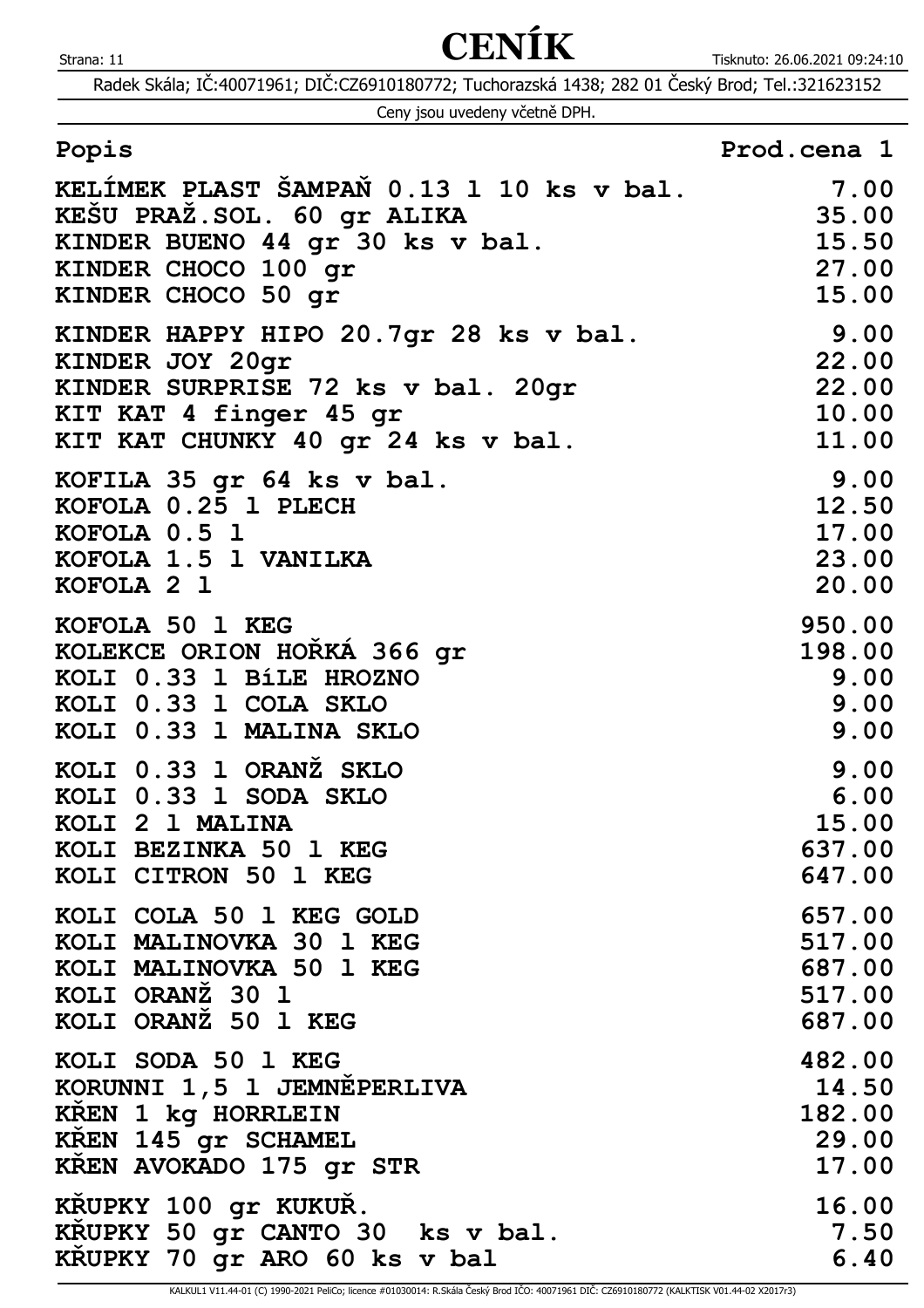Radek Skála; IČ:40071961; DIČ:CZ6910180772; Tuchorazská 1438; 282 01 Český Brod; Tel.:321623152

Ceny jsou uvedeny včetně DPH.

| Popis                                                                                                                                                                                   | Prod.cena 1                                |
|-----------------------------------------------------------------------------------------------------------------------------------------------------------------------------------------|--------------------------------------------|
| KRUPKY 70 gr DELTA                                                                                                                                                                      | 7.00                                       |
| KRUPKY CANTO 100gr 15 ks v bal                                                                                                                                                          | 15.50                                      |
| KUBIK 0.5 1 WATER JAH                                                                                                                                                                   | 13.50                                      |
| KUKURICE 80 gr ArR                                                                                                                                                                      | 10.00                                      |
| KUNOVJANKA 340 gr                                                                                                                                                                       | 24.00                                      |
| LAZEŇSKÉ OPLATKY 200 gr                                                                                                                                                                 | 38.00                                      |
| LAZEŇSKÉ TROJHRANKY 50 gr 24 ks v bal.                                                                                                                                                  | 12.00                                      |
| LENTILKY 60 gr MEGA                                                                                                                                                                     | 16.00                                      |
| LENTILKY KRABIC.28 gr 60ks                                                                                                                                                              | 9.00                                       |
| LEPIDLO BIC SEK. STRONG                                                                                                                                                                 | 24.00                                      |
| LEPIDLO VTEŘIN. SUPER GLUE 2ml<br>LIZAT. BENÁTOVÁ DOZA 50 gr 20 ks v bal.<br>LIZAT. CHUPA CHUPA 29 gr<br>LIZAT. CHUPA CHUPS 12 gr 50 ks<br>LIZAT. CHUPA CHUPS 12gr 200 ks               | $5.00$<br>$7.00$<br>8.00<br>337.00<br>7.00 |
| LIZAT. CHUPA CHUPS KYTICE 228 gr<br>LIZAT. CHUPA CHUPS MELODY. 15gr 48ks v b. 3.50<br>LIZAT. CHUPA CHUPS MINI 35 ks 400 gr<br>LIZAT.DOZA 20 gr 100 ks<br>LIZAT.DUHOVA, SRDIČKA 125*8 gr | 157.00<br>122.00<br>2.50<br>175.00         |
| LIZAT. FINGER 10gr 150 ks                                                                                                                                                               | 255.00                                     |
| LIZAT. FINGER 10gr 150 ks                                                                                                                                                               | 255.00                                     |
| LIZAT. GUM POP EXT 18gr 100ks v bal.                                                                                                                                                    | 3.50                                       |
| LIZAT.HIP HOP 8 gr 50 ks                                                                                                                                                                | 67.00                                      |
| LIZAT. KRTEČEK 8 gr 100 ks                                                                                                                                                              | 3.50                                       |
| LIZAT. KRTEK HORS 10gr 150 ks v bal.                                                                                                                                                    | 3.50                                       |
| LIZAT. LILIPUP 8 gr 120 ks                                                                                                                                                              | 1.60                                       |
| LIZAT.MR.POPS 12.5 gr 50 ks v bal.                                                                                                                                                      | 2.70                                       |
| LIZAT. PAT A MAT+HURVINEK 7gr 200ks                                                                                                                                                     | 1.90                                       |
| LIZAT. ROKS KULATÉ 8 gr 230 ks v bal.                                                                                                                                                   | 1.90                                       |
| LIZAT. ROKS ML-ČOK. 10 gr 150 ks v bal.                                                                                                                                                 | 2.80                                       |
| LIZAT. SUP. BUB. LOLLY 17gr 100 ks v bal                                                                                                                                                | 4.00                                       |
| LŽICE PLAST 16.5 cm 100ks                                                                                                                                                               | 0.60                                       |
| LZIČKA BILA 12.5 cm 100 ks                                                                                                                                                              | 0.60                                       |
| MAGNESIA 0.5 1 JEMNE.                                                                                                                                                                   | 12.00                                      |
| MAGNESIA 0.5 1 RED                                                                                                                                                                      | 13.00                                      |
| MAGNESIA 0.7 1 EXTRA                                                                                                                                                                    | 37.00                                      |
| MAGNESIA 0.75 1 GO                                                                                                                                                                      | 11.40                                      |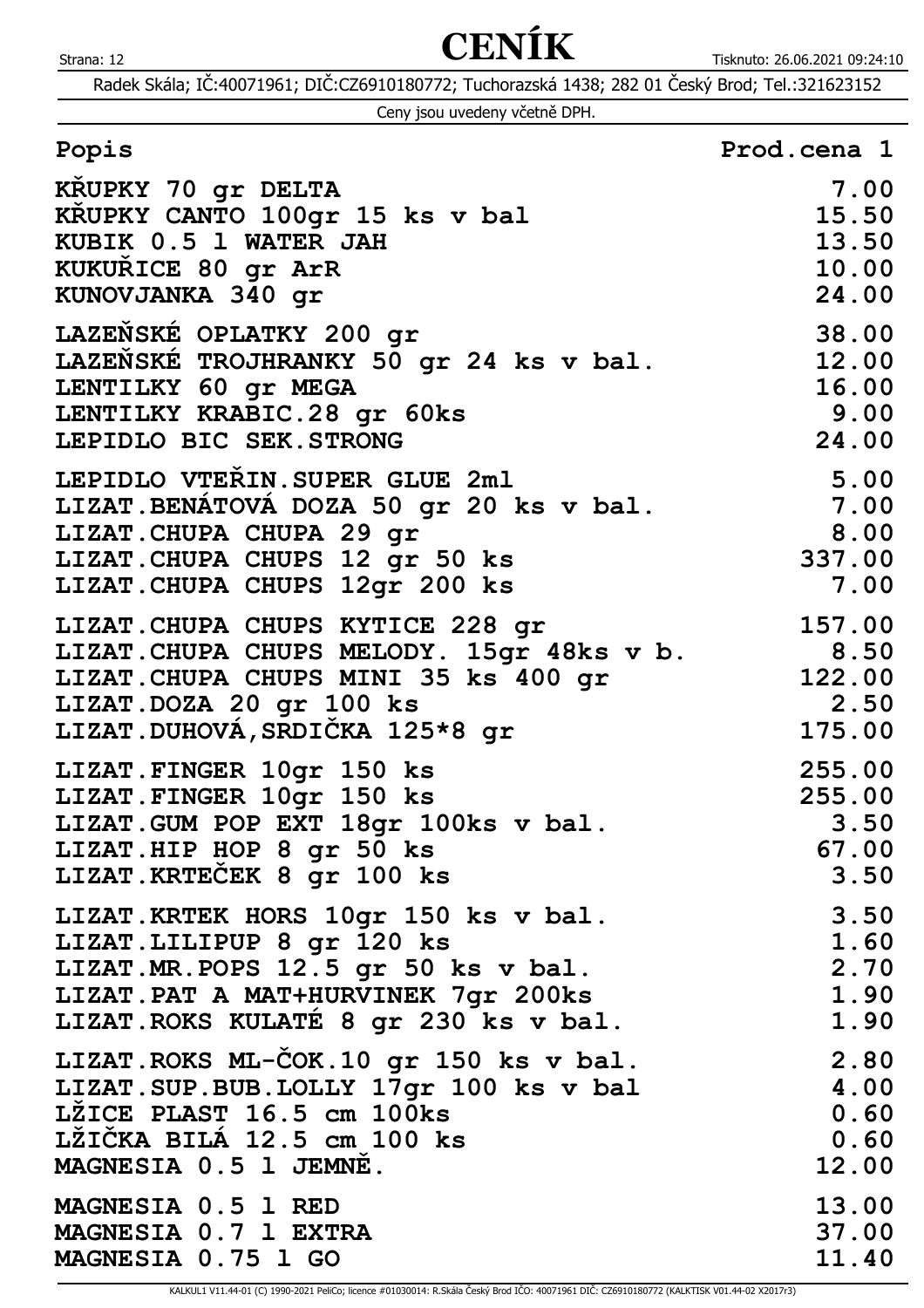|  | Ceny jsou uvedeny včetně DPH. |  |
|--|-------------------------------|--|
|  |                               |  |

| Popis | Prod.cena 1 |
|-------|-------------|
|       |             |

| MAGNESIA 1.5 1 JEMNE                 | 14.00        |
|--------------------------------------|--------------|
| MAGNESIA 1.5 1 NEPERLIVA             | 14.00        |
| MAGNESIA 1.5 1 PŘIRODNÍ              | 15.00        |
| MAGNESIA 1.5 1 RED                   | <b>18.00</b> |
| MANDLE 60 gr PRAŽ. SOL. 40 ks v bal. | 35.00        |
| MANDLE 60 gr UZENÉ SOL               | 37.00        |
| MANDLE 80 gr VE SKORAPCE             | 30.00        |
| MARGOT 50 gr 50ks v bal.             | 10.00        |
| MATTONI 0.33 1 GRANDE PERL.          | 6.50         |
| MATTONI 0.33 1 SKLO                  | 6.20         |
| MATTONI 0.5 1 ČIRA EURO              | 11.00        |
| MATTONI 0.5 1 OCHUCENA               | <b>12.50</b> |
| MATTONI 0.5 1 SCHORLE                | 14.00        |
| MATTONI 0.75 1 GRANDE JEMNÁ          | 18.50        |
| MATTONI 0.75 1 SPORT                 | 13.00        |
| MATTONI 1.5 1 ESENCE                 | 13.50        |
| MATTONI 1.5 1 JEMNE PERL.            | <b>12.00</b> |
| MATTONI 1.5 1 NEPERLIVÁ              | <b>12.00</b> |
| MATTONI 1.5 1 OCHUC. PLAST           | 14.50        |
| MAXI MIX 100 gr                      | 30.00        |
| MAXI MIX 130 gr                      | 30.00        |
| MED 15 gr 48 ks v bal.               | 3.50         |
| MED MEDOKOMERC 900 gr LUČ.           | 147.00       |
| MEDVIDEK-JABL.BALLA.HARIBO.100 qr    | 19.00        |
| MENTOS 40 ks v bal.                  | <b>15.00</b> |
| MENTOS 60 gr žVYK.                   | 58.00        |
| MENTOS GUM 15,5 gr                   | 12.00        |
| MENTOS ŽVÝKAČKY JAHODA 30qr          | 32.00        |
| MENUBOX DVOJ-TRIDIL. 50 ks           | 227.00       |
| MENUBOX JEDNODIL. MALÝ 50 ks         | 107.00       |
| MENUBOX JEDNODÍL. VELKÝ 50 ks        | 237.00       |
| MICHATKA 19cm DREVO 100ks            | 47.00        |
| MICHATKA PLAST 1000 ks               | 67.00        |
| MILA REZY 50 gr 56 ks v bal.         | 10.00        |
| MILENA 32 gr 60 ks v bal.            | 8.50         |
| MINCE V DOZE 500 gr                  | 207.00       |
| MINONKY 50 gr 35 ks v bal.           | 10.00        |
| MIRINDA 0.33 1 PLECH                 | 10.00        |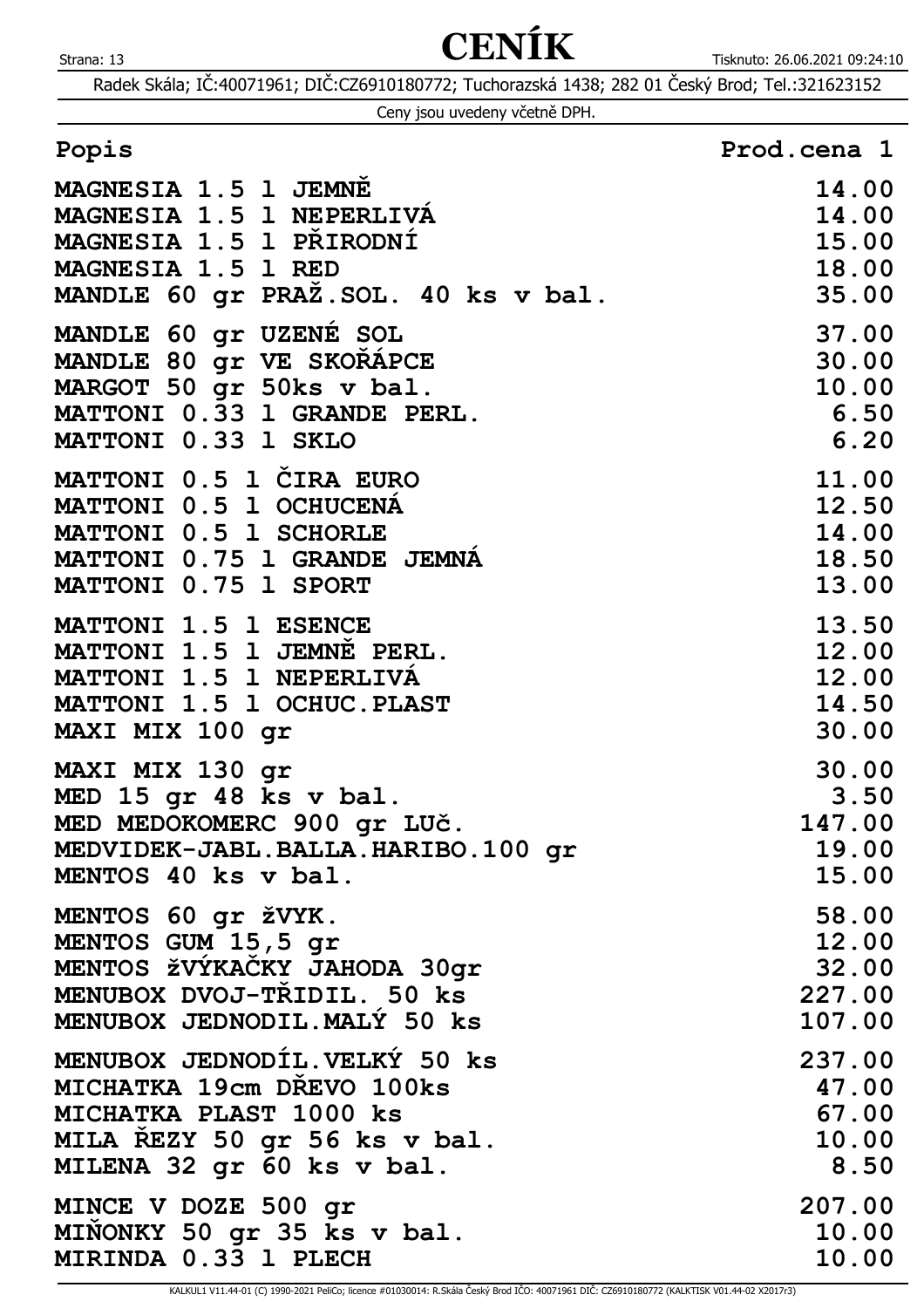Radek Skála; IČ:40071961; DIČ:CZ6910180772; Tuchorazská 1438; 282 01 Český Brod; Tel.:321623152

|  |  |  | Ceny jsou uvedeny včetně DPH. |  |  |
|--|--|--|-------------------------------|--|--|
|--|--|--|-------------------------------|--|--|

| MIRINDA 1.5 1 PET                 | 19.00  |
|-----------------------------------|--------|
| MLEKO 1 1 Plnotuk. 3.5%           | 19.00  |
| MLEKO 1 1 Polotuk. 1.5%           | 15.00  |
| MLEKO TATRA 340 ml LIG.           | 30.00  |
| MONIN 0.7 1 BEZINKA               | 247.00 |
| MONIN 0.7 1 COCOUNT               | 277.00 |
| MONIN 0.7 1 CUCOMBRE              | 267.00 |
| MONIN 0.7 1 GRENADINE             | 207.00 |
| MONIN 0.7 1 MOJITO SIRUP          | 296.00 |
| MONIN 0.7 1 PEACH                 | 267.00 |
| MONIN 0.7 1 STRAWBERY             | 242.00 |
| MONIN 0.7 1 TRIPLE CURACAO        | 277.00 |
| MONIN 0.7 1 VANILKA               | 267.00 |
| MONIN 0.7 1 violet fialka         | 277.00 |
| MONIN 1 1 GRENADINE               | 187.00 |
| MONIN 1 1 LIME LEMONADE MIX       | 165.00 |
| MONIN 1 1 VANILE, CARAMEL         | 254.00 |
| MONSTER 0.5 1 PLECH               | 28.00  |
| MOŠT 5 1 JABLKO 100%              | 127.00 |
| MUSLI 750 gr BONAVITA             | 66.00  |
| MYŠI TROLLI, ŽELÉ 16 gr 75*       | 247.00 |
| MYDLO HLINE 50*15gr               | 127.00 |
| M.M s 210 gr                      | 42.00  |
| NARTES 0.33 1 NEPERLIVÁ           | 17.00  |
| NARTES 1.5 1 KOJENECKÁ            | 13.50  |
| NESQICK OBIL KULIČ.250 gr         | 45.00  |
| NESTEA 0.2 1 SKLO BROSKEV, CITRON | 17.00  |
| NESTEA CAJ 1.5 1 ZELENÝ           | 35.00  |
| NESTLE 1 KG NESQ, CHOC.           | 150.00 |
| NESTLE 25 gr TYČINKA              | 9.50   |
| NESTLE 375 gr FITNES              | 82.00  |
| NESTLE 625 gr CHOCKAP, NESQUICK   | 107.00 |
| NESTLE 645 gr CEREALIE CINI, CHOC | 107.00 |
| NESTLE MINIS 250 gr               | 58.00  |
| NESTLE NESQUICK, CHOCAPIC 450 gr  | 87.00  |
| NUTELA 200 gr                     | 62.00  |
| NUTELA 350 gr                     | 65.00  |
| NUTELA 500 gr                     | 117.00 |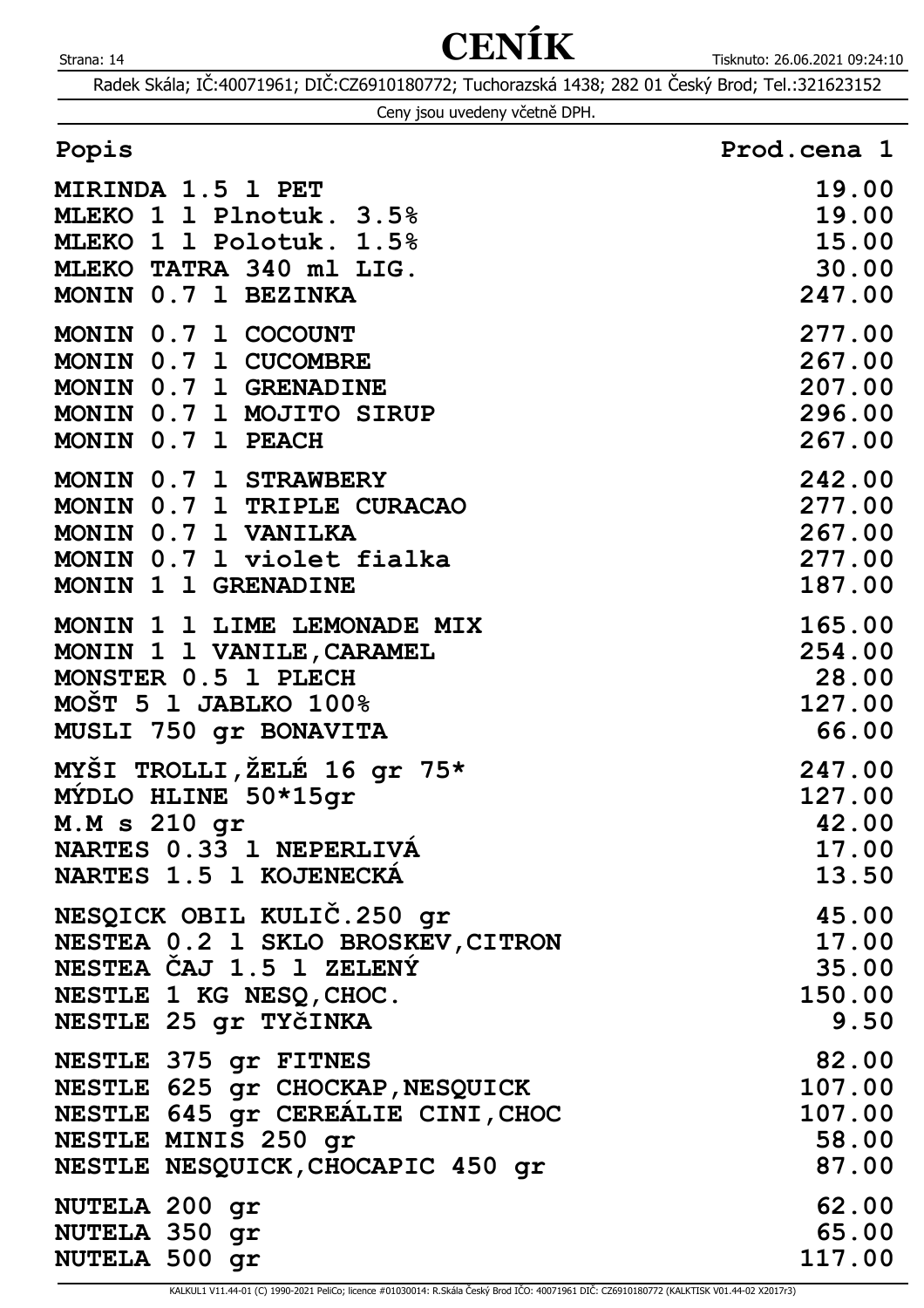|  | Ceny jsou uvedeny včetně DPH. |  |
|--|-------------------------------|--|
|  |                               |  |

| Popis                                                                                                                                                                           | Prod.cena 1                        |
|---------------------------------------------------------------------------------------------------------------------------------------------------------------------------------|------------------------------------|
| NUTELA 600 gr                                                                                                                                                                   | 137.00                             |
| NUŽ PLAST 100 ks                                                                                                                                                                | 0.50                               |
| 02 300 tel kupon                                                                                                                                                                | 300.00                             |
| OCET LAHVOVÝ 1 1                                                                                                                                                                | 8.00                               |
| ODPAD. PYTLE 120 1 ARO ZATAH.                                                                                                                                                   | 117.00                             |
| ODPAD. PYTLE 120 1 PACLAN 15ks<br>ODPAD.PYTLE 120 1 PACLAN ZATAH. 10ks<br>ODPAD. PYTLE 120 1 PREMIUM, CERVENE 10ks 82.00<br>ODPAD. PYTLE 150 1 10 ks<br>ODPAD. PYTLE 280 1 5 ks | 107.00<br>77.00<br>52.00<br>107.00 |
| ODPAD. PYTLE 60 1 30 ks v bal.                                                                                                                                                  | 37.00                              |
| ODPAD. PYTLE 60 1 MULTI 20 ks                                                                                                                                                   | 67.00                              |
| ODPAD.PYTLE 60 1 PACLAN 40 ks v bal.                                                                                                                                            | 77.00                              |
| ODPAD. PYTLE 60 1 SILNÉ PACLAN LUX                                                                                                                                              | 70.00                              |
| ODPAD. PYTLY 35 1 40KS PACLAN                                                                                                                                                   | 57.00                              |
| OKURKY 3720 ml ADY SKLO                                                                                                                                                         | 97.00                              |
| OKURKY ZNOJMIA 5-7 660 gr                                                                                                                                                       | 35.00                              |
| OKURKY ZNOJMIA 7-9 680gr                                                                                                                                                        | 35.00                              |
| OLEJ 0.5 1 BORGES EXT.                                                                                                                                                          | 177.00                             |
| OLEJ 0.75 1 MINERVA PLECH                                                                                                                                                       | 167.00                             |
| OLEJ 0.75 ml BORGES OLIVA                                                                                                                                                       | 197.00                             |
| OLEJ 1 1 CARAPELLI OLIVA                                                                                                                                                        | 245.00                             |
| OLEJ 1 1 CERESOL                                                                                                                                                                | 35.00                              |
| OLEJ 1 1 COSTA D, ORO OLIV.                                                                                                                                                     | 217.00                             |
| OLEJ 1 1 GOLD SLUNECNICOVÝ                                                                                                                                                      | 32.00                              |
| OLEJ 1 1 ONDOLIVA OLIVA. SKLO                                                                                                                                                   | 177.00                             |
| OLEJ 1 1 SLUNEČ. ARO                                                                                                                                                            | 32.00                              |
| OLEJ 1 1 VEGETOL ROSTL.                                                                                                                                                         | 41.00                              |
| OLEJ 1 1 VEGETOL ROSTLINÝ                                                                                                                                                       | 50.00                              |
| OLEJ 1 REPKA ARO                                                                                                                                                                | 35.00                              |
| OLEJ 10 1 SLUNEČ RAF.                                                                                                                                                           | 307.00                             |
| OLEJ 2 1 OLIVA BORGES-MONIN                                                                                                                                                     | 507.00                             |
| OLEJ 5 1 ŘEPKA                                                                                                                                                                  | 217.00                             |
| OLEJ 5 1 SLUNEČ.RAF.                                                                                                                                                            | 200.00                             |
| ONDRASOVKA 1.5 1 MIX                                                                                                                                                            | 12.00                              |
| OPAVIA PIŠKOTY 120 gr DĚT.28 ks v bal.                                                                                                                                          | 12.00                              |
| OPAVIE PISKOTY 147 gr DEZERT.                                                                                                                                                   | 25.00                              |
| OPAVIE PIŠKOTY 240 gr                                                                                                                                                           | 17.00                              |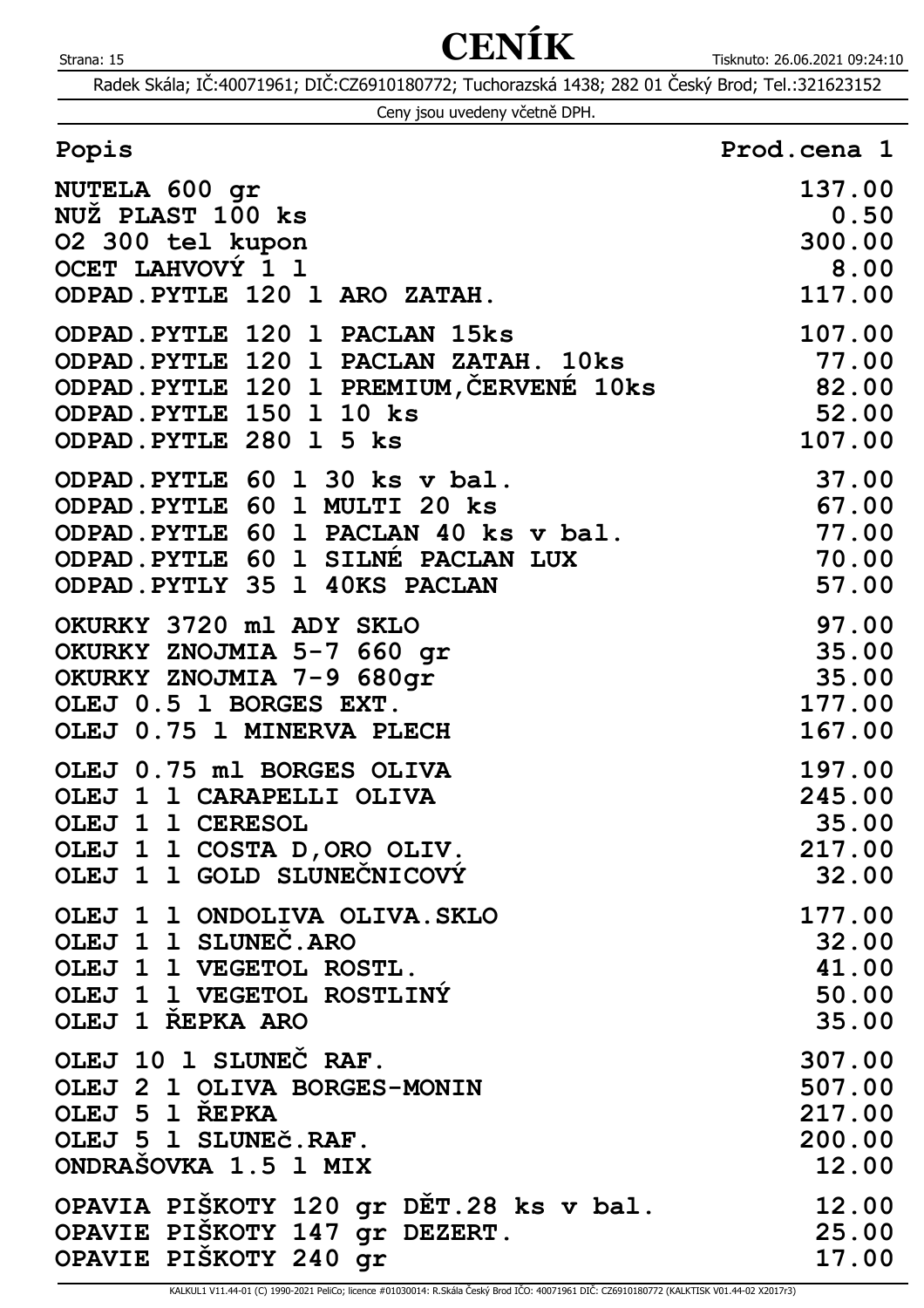|  | Ceny jsou uvedeny včetně DPH. |  |
|--|-------------------------------|--|
|  |                               |  |

| Popis                             | Prod.cena 1 |
|-----------------------------------|-------------|
| OPLATKY KOLONÁDA OŘ.92 gr         | 23.00       |
| OPLATKY ORÍŠ.ČOK.140 gr           | 23.00       |
| ORBIT BOTTLE 64 qr                | 47.00       |
| ORBIT DRAŽÉ APPLE                 | 9.50        |
| ORBIT DRAŽÉ ORANŽ                 | 10.50       |
| ORBIT DRAZÉ PEPRMINT              | 10.50       |
| ORBIT DRAŽÉ SPERMINT              | 10.50       |
| ORBIT DRAŽÉ WINTERFRESH WRIGLEYS  | 10.25       |
| ORBIT WATERMELOUN, BUBBLEMINT     | 11.50       |
| ORGANIC 0.25 1 PLECH              | 29.00       |
| Papir darek vino                  | 19.00       |
| PARATKA BAL. HYG. 1000 ks         | 100.00      |
| PARATKA DOZA 10*200 ks            | 14.00       |
| PARATKA HYGIENA METRO 1000 ks     | 189.00      |
| PARATKA KULATA NEBAL. 1000 ks     | 47.00       |
| PAT A MAT 16 gr DROPS             | 7.00        |
| PEČÍCÍ PAPÍR 8m*38CM              | 27.00       |
| PENDREK 13 gr                     | 4.00        |
| PEPSI COLA 0.33 1 PLECH           | 11.00       |
| PEPSI COLA 1.5 1                  | 28.00       |
| PERNÍK 500 gr                     | 37.00       |
| PERNÍK 60 gr šVESTKA              | 6.00        |
| PET. BAT VYM 25 RAN               | 577.00      |
| PET. KLIP KLAP 19 RAN             | 477.00      |
| PET.KULOVÁ PUMA, KATUŠA 100sh     | 157.00      |
| PET.PETARDA ZABL.                 | 2.50        |
| PET. PRSKAVKY 40 cm               | 32.00       |
| PET.RAKETA                        | 177.00      |
| PET.RAKETY ACTIVE 8/22            | 672.00      |
| PET.ROCK PARTY 25 RAN             | 617.00      |
| PET. RIM. SVICE TLUSTA            | 72.00       |
| PET.ŘÍMSKÁ SVÍCE 20 ran           | 20.00       |
| PET.STREETWORK/PYRO BAT 64ran     | 777.00      |
| PET. XXL BATERIE-A3               | 1189.00     |
| PF 2 1 JABLKO 100%                | 75.00       |
| PF-2 1 POMERANC 100 %             | 75.00       |
| PISTACIE 80 gr ALIKA 12 ks v bal. | 40.00       |
| PIVO 0.50 1 PLECH RADEG.CITRON    | 19.00       |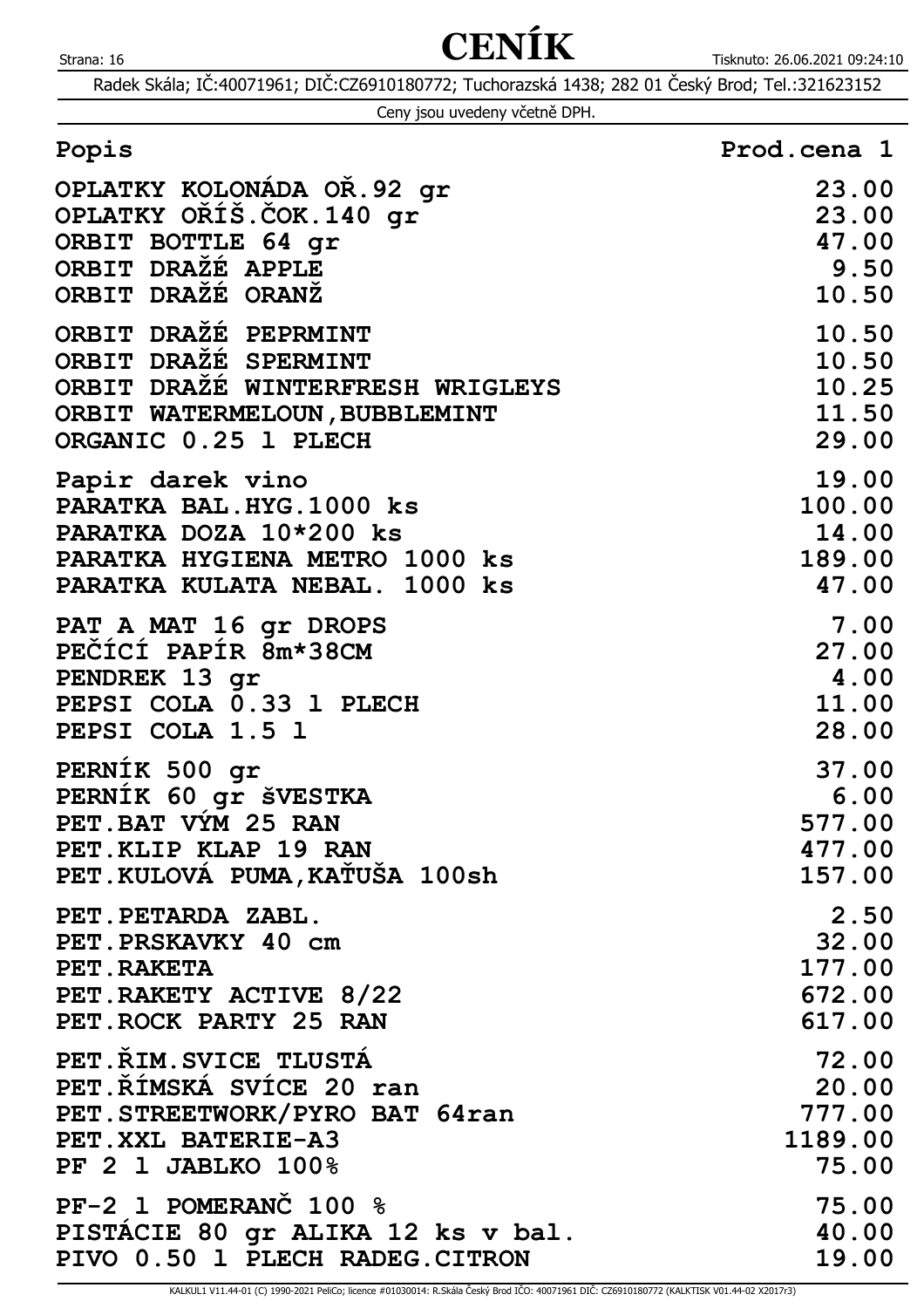Radek Skála; IČ:40071961; DIČ:CZ6910180772; Tuchorazská 1438; 282 01 Český Brod; Tel.:321623152

Ceny jsou uvedeny včetně DPH.

| PIVO 0.50 1 PLECH RADEG.POMEO/GREP 19.00<br>PIVO 0.50 1 PLECH RADEGAST NEALKO 19.00<br>PIVO 0.50 1 PLECH REDEGAST BIREL POLOTM. 19.00<br>PIVO 0.50 1 SKLO RADEGAST POLOTMAV. 15.00<br>PIVO 0.50 1 SKLO REDEG.NEAL. 15.00 |                                                |
|--------------------------------------------------------------------------------------------------------------------------------------------------------------------------------------------------------------------------|------------------------------------------------|
| PIVO 0.50 I SAMO AMENO.<br>PIVO 15 1 KEG BIREL POMEO<br>PIVO 30 1 BIREL POMEO/GREP<br>PIVO 30 1 KEG BIREL<br>PIVO 50 1 KEG BIREL POMEO-GREP<br>21 00<br>PLYN 250 ml ROYCE                                                | 31.00                                          |
| PLYN CAT 65 ml ATC<br>PLYN DAVID ROSS 72 ml<br>PLYN PLECH 75 ml DIAMOND<br>PODEBRADKA 0.5 1 PET<br>PODEBRADKA 0.5 1 PRIRODNÍ                                                                                             | $24.00$<br>$28.00$<br>$23.00$<br>11.00<br>7.00 |
| PODĚBRADKA 1.5 1 JEM.PERLIVA<br>PODEBRADKA 1.5 1 OCHUCENA<br>PODEBRADKA 1.5 1 PROLINIE<br>PODEBRADKA 2 1 MALINOVKA<br>PODĚBRADKA 30 1 KEG ORANŽADA, CITRONADA 487.00                                                     | 10.00<br>12.00<br>12.00<br>15.00               |
| PODEBRADKA 50 1 KEG KOLA                                                                                                                                                                                                 | 657.00                                         |
| PODEBRADKA 50 1 KEG MALINA                                                                                                                                                                                               | 687.00                                         |
| POLEVKA MI KIM CHI 75 gr                                                                                                                                                                                                 | 0.00                                           |
| POLEVKA VIFON, LUCKA 60 gr mix                                                                                                                                                                                           | 7.50                                           |
| POLOMAČENÉ 180 gr HOŘKÉ                                                                                                                                                                                                  | 17.00                                          |
| POLOMÁČENÉ SUŠ.100 gr OPAVIA 36 ks v b.                                                                                                                                                                                  | 11.00                                          |
| POPCORN 60 gr SNACK                                                                                                                                                                                                      | 15.00                                          |
| POPCORN HOPI 100 gr                                                                                                                                                                                                      | 15.00                                          |
| POPELNIK CIRY 14,5 cm -VELKÝ                                                                                                                                                                                             | 49.00                                          |
| POPELNIK HH SKLO                                                                                                                                                                                                         | 20.00                                          |
| POTRAVINOVA FOLIE 29cm*30m                                                                                                                                                                                               | 52.00                                          |
| POWER UP 250 ml                                                                                                                                                                                                          | 16.00                                          |
| POWERADE 0.5 1 MOUNTAIN                                                                                                                                                                                                  | 34.00                                          |
| PRINCEZKY 80 gr S KAK.                                                                                                                                                                                                   | 11.00                                          |
| PRINGLES 165 gr                                                                                                                                                                                                          | 57.00                                          |
| PROPES.PK HOVEZI 415 gr                                                                                                                                                                                                  | 20.00                                          |
| PSAPIR NA PECENI 8m*38 cm                                                                                                                                                                                                | 27.00                                          |
| RAFFAELLO 150 gr ZVON                                                                                                                                                                                                    | 92.00                                          |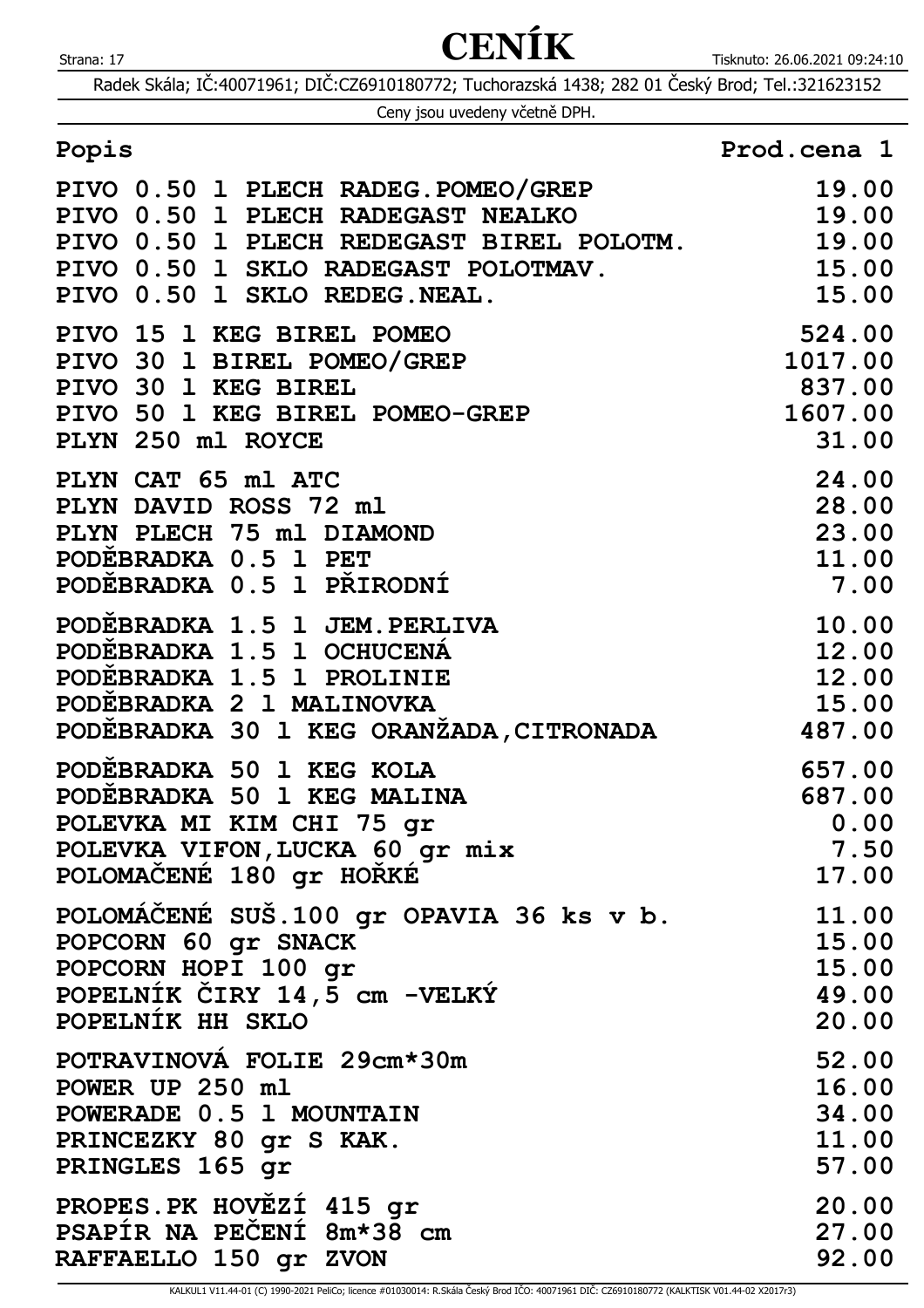| Ceny jsou uvedeny včetně DPH. |  |  |  |  |  |
|-------------------------------|--|--|--|--|--|
|-------------------------------|--|--|--|--|--|

| Popis                               | Prod.cena 1 |
|-------------------------------------|-------------|
| _ _ ____ __ _ _ _ __ _ _ _ <b>_</b> | -----       |

| RAFFAELO MAXI 260 gr         | 157.00 |
|------------------------------|--------|
| RAJEC 0.75 1 KYSLIK          | 15.50  |
| RAJEC 0.75 1 NEPERLIVA       | 13.50  |
| RAJEC 1.5 1 MATEŘIDOUŠKA     | 15.00  |
| RAUCH 0.5 1 MULTIVIT         | 21.00  |
| RAUCH 1 1 100% JABLKO HD     | 35.00  |
| RAUCH 1 1 HRUŠKA 50%         | 27.00  |
| RAUCH 1 1 POMERANC 100%      | 35.00  |
| RED BULL 0.25 1 PLECH        | 26.00  |
| RED BULL 0.25 1 SUGARFREE    | 28.00  |
| RED BULL 0.33 1 PET          | 38.00  |
| RELAX 0.2 1 SKLO 15ks v bal. | 16.00  |
| RELAX 1 1 100% POMERANC      | 32.00  |
| RELAX 1 1 ANANAS 100%        | 45.00  |
| RELAX 1 1 ANANAS NEKTAR      | 35.00  |
| RELAX 1 1 BROSKEV            | 32.00  |
| RELAX 1 1 BRUSINKA           | 34.00  |
| RELAX 1 1 ČERNÝ RYBIZ+JAB.   | 37.00  |
| RELAX 1 1 EXOTIKA LICI       | 32.00  |
| RELAX 1 1 GREP RUŽ. 100%     | 37.00  |
| RELAX 1 1 HRUŠKA 30%         | 31.00  |
| RELAX 1 1 JABLKO 100%        | 31.00  |
| RELAX 1 1 JABLKO-MRKEV 100%  | 37.00  |
| RELAX 1 1 JAHODA 44%         | 32.00  |
| RELAX 1 1 MAND, MARAC, MANGO | 27.00  |
| RELAX 1 1 MRKEV+JABLKO 100%  | 37.00  |
| RELAX 1 1 MULT.C.OVOCE       | 27.00  |
| RELAX 1 1 MULTIVIT 100%      | 32.00  |
| RELAX 1 1 VISEN              | 34.00  |
| RIOBA 0.2 1 SKLO 24ks v bal. | 13.50  |
| RIOBA 0.7 1 SIRUP COCOUNT    | 175.00 |
| RIVER TONIC 0.5 1            | 7.00   |
| RIVER TONIC 1.5 1            | 25.00  |
| RIVER TONIC 2 1              | 25.00  |
| RIVER TONIC 2 1              | 25.00  |
| RIVER TONICK 0.33 1 SKLO     | 12.00  |
| ROMANCE 40 gr KAK.           | 6.00   |
| ROZETKY 500 ks 85mm          | 55.00  |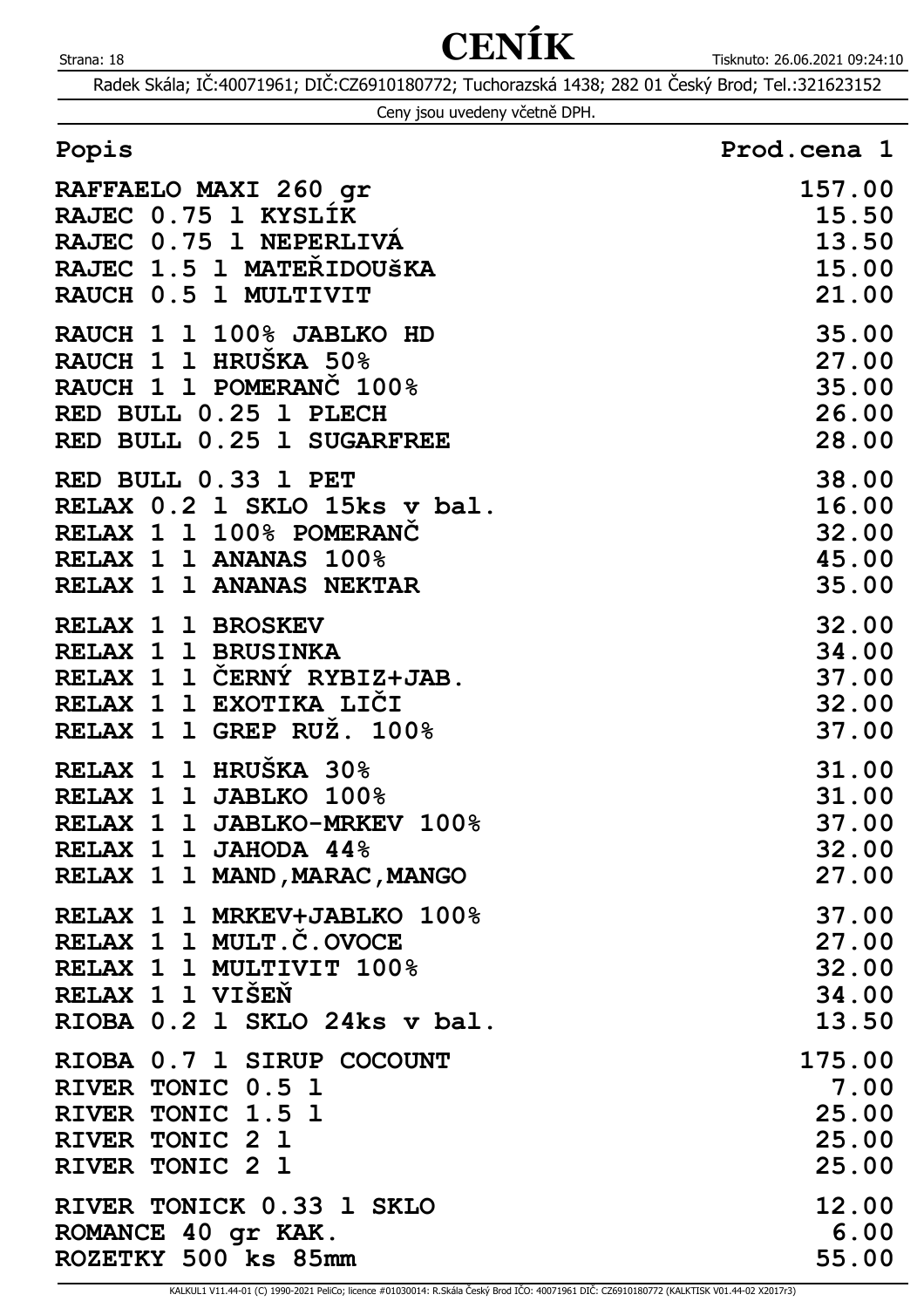Radek Skála; IČ:40071961; DIČ:CZ6910180772; Tuchorazská 1438; 282 01 Český Brod; Tel.:321623152

|  | Ceny jsou uvedeny včetně DPH. |  |
|--|-------------------------------|--|
|  |                               |  |

| RUČNÍK PAP.ZELENÝ 250 ks               | 33.00  |
|----------------------------------------|--------|
| RUČNÍK ROLE UTĚRKA 2 vr                | 125.00 |
| RYCHLE SPUNTY MIX 0.75 1 ROBBY BUBBLE  | 44.00  |
| RÝŽE JASMÍN 4.55 kg                    | 200.00 |
| SACEK NA HAM. 11, 5*15cm               | 237.00 |
| SAČEK NA HOTT DOG 300ks                | 150.00 |
| SACKY NA LED ALUFIF 240 ks             | 18.00  |
| SACKY NA LED PACLAN 6*10               | 35.00  |
| SEMTEX 0.25 1 PLECH                    | 18.00  |
| SEMTEX 0.5 1 PLECH                     | 24.00  |
| SHOCK 0.33 1 PLECH GOLD                | 19.00  |
| SHOCK 0.5 1 ENERG.                     | 23.00  |
| SHOCK 0.5 1 WOTERMELOUN                | 27.00  |
| SHOCK 1 1 PET                          | 37.00  |
| SIESTA 39 gr ML. OR 32 ks v bal.       | 8.00   |
| <b>SIRUP 0.35 1 YO</b>                 | 42.00  |
| SIRUP 0.7 1 HELLO                      | 32.00  |
| SIRUP 0.7 1 HELLO MERUNKA              | 22.00  |
| SIRUP 0.7 1 HELLO POMERANC             | 45.00  |
| SIRUP 0.7 1 JUPI                       | 35.00  |
| SIRUP ARO 800 gr PET                   | 17.00  |
| SKITTLES 38 gr                         | 9.00   |
| SMETANA DO KAVY ARO 10 gr 10 ks v bal. | 1.00   |
| SNICKERS 51 gr 40 ks v bal.            | 12.00  |
| SNICKERS 75 gr                         | 15.00  |
| SPRITE 0.33 1 PLECH                    | 12.00  |
| SPRITE 0.33 1 SKLO                     | 17.50  |
| SPRITE 0.5 1 PLAST                     | 20.00  |
| SPRITE 1.75 PET                        | 24.00  |
| SUL 1 Kg MORSKA S JODEM                | 15.00  |
| SUL SOLIVAR. JEDLA 1 kg                | 7.00   |
| SUSENKY KAVA 120 gr                    | 20.00  |
| SUSENKY KAVA 50*6,25 gr                | 78.00  |
| SVAR. VINO 35 gr KOTANY                | 16.50  |
| SVÍČKA ČAJOVÁ 4 Hod 200 ks             | 307.00 |
| SLEHAC.SPRAY 250 ml                    | 28.00  |
| SUNKA VÝBĚROVÁ 100 gr                  | 25.00  |
| TABLETY DO PISOARU 1kg                 | 167.00 |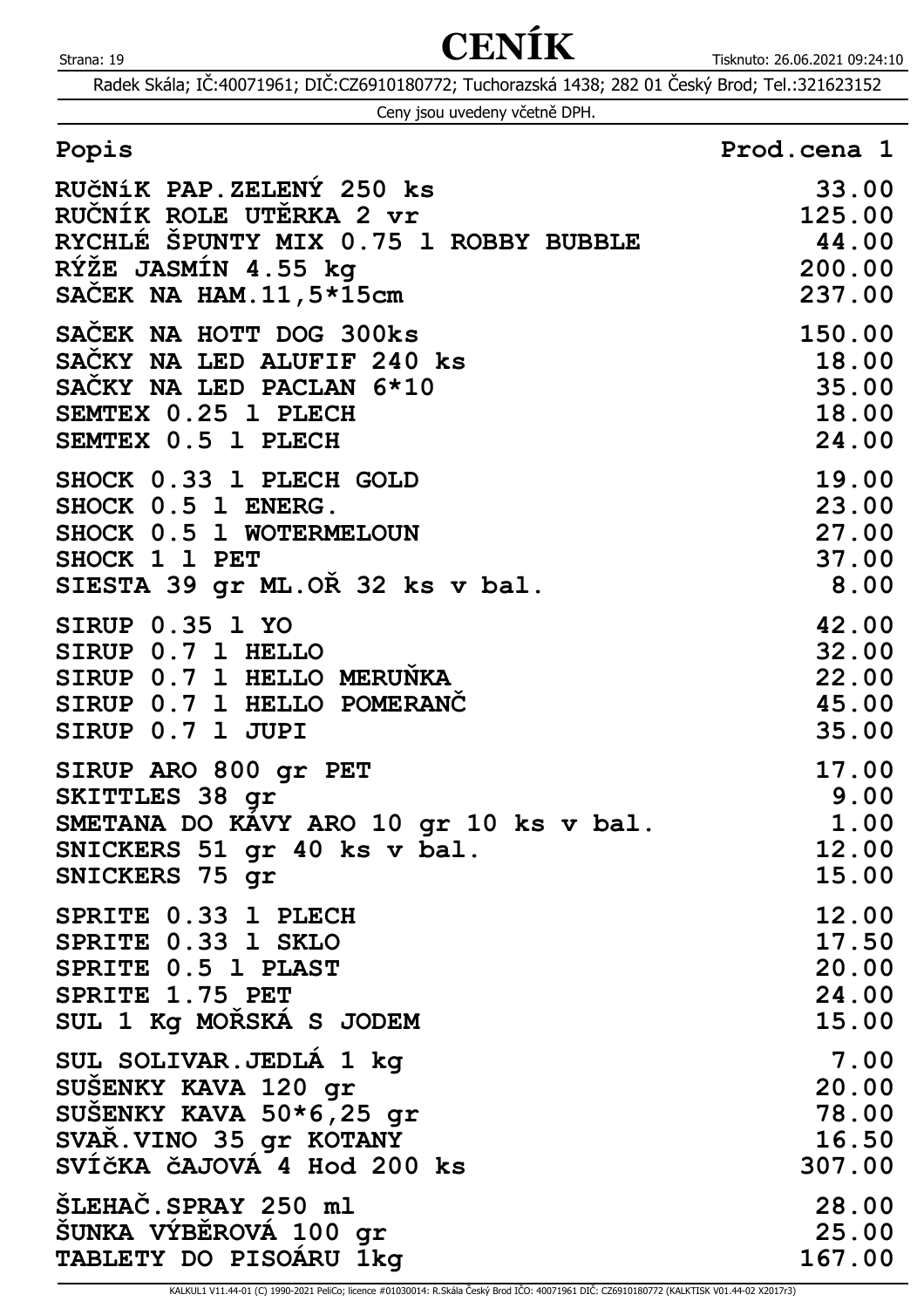Radek Skála; IČ:40071961; DIČ:CZ6910180772; Tuchorazská 1438; 282 01 Český Brod; Tel.:321623152

|  | Ceny jsou uvedeny včetně DPH. |  |
|--|-------------------------------|--|
|  |                               |  |

| Popis                                                                                                                                                                                              | Prod.cena 1    |
|----------------------------------------------------------------------------------------------------------------------------------------------------------------------------------------------------|----------------|
| TABLETY MYTÍ VÝČEP. SKLA 600 gr                                                                                                                                                                    | 357.00         |
| TACEK PAPIR 250 ks 13*20cm                                                                                                                                                                         | 0.80           |
| TACEK PAPIR 250 ks 23*16cm                                                                                                                                                                         | 1.00           |
| TALIŘ 2-DÍL DO MIKR 100ks                                                                                                                                                                          | 150.00         |
| TALIŘ MĚLKÝ PLAST 100 ks 20.50cm                                                                                                                                                                   | 120.00         |
| TALIR MISKA 200 ml 50 ks                                                                                                                                                                           | 1.80           |
| TALIR MISKA 500 ml OKURKY 50ks                                                                                                                                                                     | 100.00         |
| TALIR MISKA HRANATA 12*17 100ks                                                                                                                                                                    | 110.00         |
| TALIŘ MISKA NA HRANOLKY 300ml 250ks                                                                                                                                                                | 347.00         |
| TALIŘ MISKA POLEV.PĚN.450 ml 25sk                                                                                                                                                                  | 72.00          |
| TALIŘ MISKA POLEVKA 100KS 330 MI<br>TALIŘ MISKA POLÉVKA 25ks 500 ml<br>TALIŘ MISKA VANIČ.+VÍČ.250 ml 25ks 72.00<br>TALIŘ MISKA VANIČ.+VÍČ.500 ml 25ks 107.00<br>TALIŘ MISKA VANIČ.+VÍČ.500 ml 25ks | 107.00         |
| TALIR PAPIR 100 ks 23 cm                                                                                                                                                                           | 1.20           |
| TASKA ARO KOŠIK 10 Kg 100 ks                                                                                                                                                                       | 1.50           |
| TAŠKA DARK. MIKULAŠ                                                                                                                                                                                | 15.00          |
| TASKA IGELIT.OSKAR                                                                                                                                                                                 | 3.00           |
| TAŠKA NA DARKY LAHEV                                                                                                                                                                               | 35.00          |
| TASKA NA DARKY VELKÁ DELUX                                                                                                                                                                         | 45.00          |
| TASKA S UCH. POTISK LDPE VELKA                                                                                                                                                                     | 3.80           |
| TATRANKY 33 gr SEREĎ 42ks v bal.                                                                                                                                                                   | 4.50           |
| TATRANKY OPAVIA 47 gr 36 ks v bal.                                                                                                                                                                 | 8.50           |
| TAC ALUFIX VEL.2 /5ks/                                                                                                                                                                             | 117.00         |
| TÁCEK PAPIR 13*20 cm 250 ks                                                                                                                                                                        | 0.70           |
| TACEK PAPIR 23*16 cm 250 ks                                                                                                                                                                        | $\mathbf 1.00$ |
| TIC TAC 16 gr 24 ks v bal.                                                                                                                                                                         | 10.00          |
| TIC TAC 49 gr ORANGE                                                                                                                                                                               | 25.00          |
| TIGER 0.25 1 ENERGY                                                                                                                                                                                | 14.00          |
| TIGER 0.5 1 PLECH                                                                                                                                                                                  | 24.00          |
| TOAL. HARMASAN 400u 50m 30ks v b.                                                                                                                                                                  | 6.50           |
| TOAL. PAPIR BONI 96 ks v bal. 2vrst.                                                                                                                                                               | 7.00           |
| <b>TOAL. PAPIR FL 16ks</b>                                                                                                                                                                         | 10.00          |
| TOAL. PAPIR JUMBO REC 2VRS 230mm                                                                                                                                                                   | 50.00          |
| TOAL. PAPÍR KOCKA                                                                                                                                                                                  | 4.00           |
| TOAL. PAPIR PRIMA LUXUS 2vr                                                                                                                                                                        | 4.00           |

**TOAL.TENTO ECONOMY TP 12ks 14.00**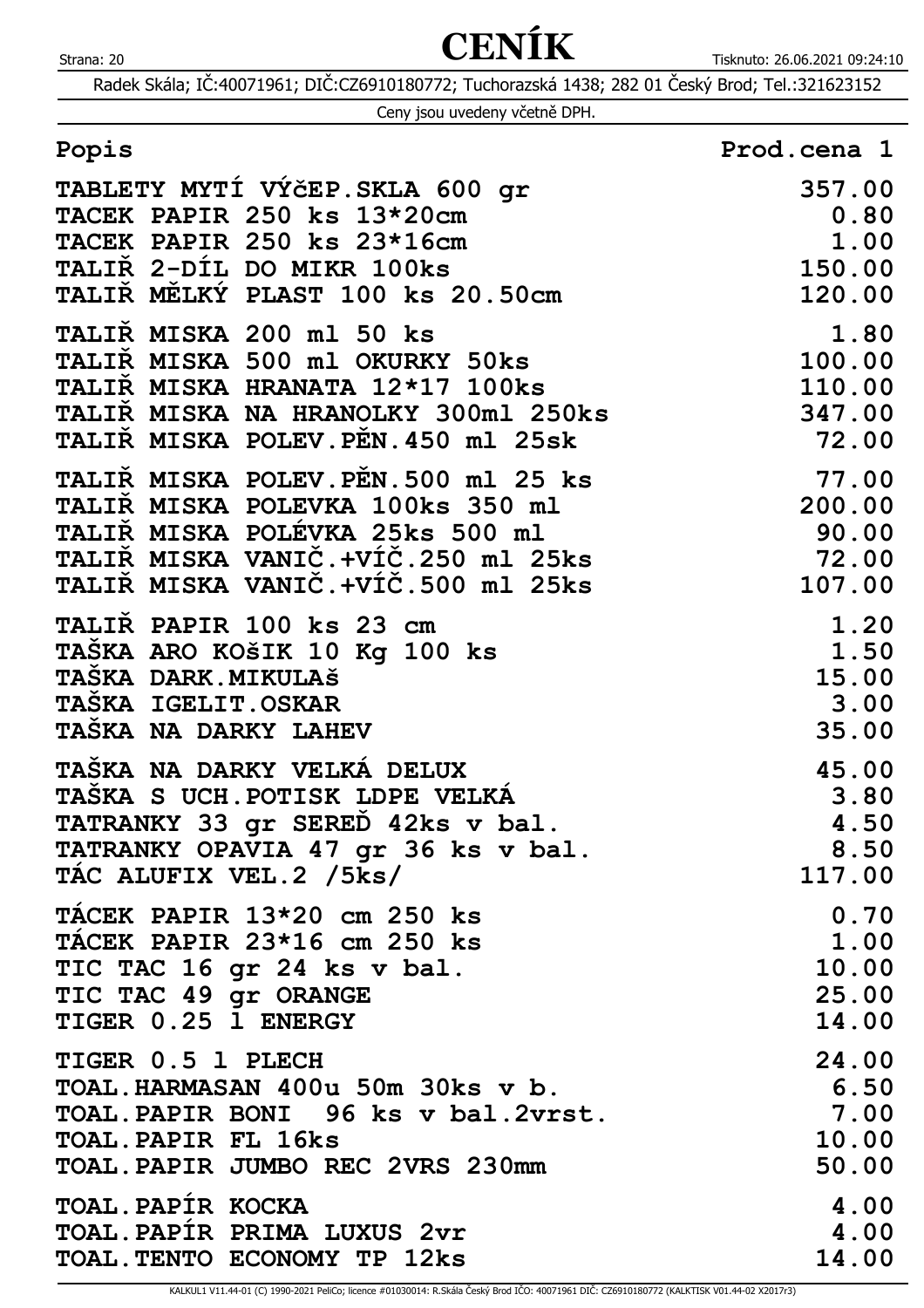|  |  |  | Ceny jsou uvedeny včetně DPH. |  |  |
|--|--|--|-------------------------------|--|--|
|--|--|--|-------------------------------|--|--|

| Popis                               | Prod.cena 1 |
|-------------------------------------|-------------|
| TOAL. ZEWA PLUS VUNĚ 8 ks v bal.    | 12.00       |
| TOFFIFEE 125 gr                     | 51.00       |
| TOMA 1 1 JABLKO 100 %               | 29.00       |
| TOMA 1 1 POMERANC 100%              | 29.00       |
| TOMA 2 1 100% POMERANC              | 62.00       |
| TONIC 0.2 1 CHERRY T. HENRY         | 31.00       |
| TONIC 0.2 1 ROYAL CLUB 24 ks v bal. | 12.00       |
| TONIC 0.25 1 KINLEY                 | 21.00       |
| TONIC 0.25 1 KINLEY GINGER          | 21.00       |
| TONIC 0.25 1 SCHWEPPES SKLO         | 17.50       |
| TONIC 0.25 1 SCHWEPPES SKLO GINGER  | 17.00       |
| TONIC 0.33 1 PLECH RIVER            | 11.50       |
| TONIC 0.5 1 FANTIMANS PINK          | 62.00       |
| TONIC 0.5 1 PET ROYAL               | 12.00       |
| TONIC 1,5 1 KINLEY                  | 27.00       |
| TONIC 1.5 1 GINGER                  | 30.00       |
| TONIC 1.5 1 SCHWEPPES               | 30.00       |
| TONIC 1.75 1 KINLEY                 | 27.00       |
| TORTILA 125 gr CHIO                 | 27.00       |
| TORTILA 200 gr MIX                  | 25.00       |
| TUŇÁK 80 gr GIANA                   | 27.00       |
| TYCINKY 100 gr HRADECKE             | 15.00       |
| TYCINKY 85 gr BOHEMIA BR.SYR        | 17.00       |
| TYCINKY 85 gr BOHEMIA SůL           | 17.00       |
| TYCINKY PENDREK 200 ks 7gr          | 1.50        |
| UBROUSKY 33*33 LINTEO               | 25.00       |
| UBRUS PAP. BILY ROLE 1,2*50 m       | 327.00      |
| UHLI GRILOVACI 2.5 Kq               | 67.00       |
| UTOPENCI 500gr PETROV               | 60.00       |
| UTOPENCI 640 gr KBELIK              | 85.00       |
| VIDLIČKA PLAST 100 ks               | 0.50        |
| VINCENTKA 0.7 1                     | 28.00       |
| VINEA 0.25 1 PLECH                  | 13.00       |
| VINEA 1.5 1 BILA PET                | 29.00       |
| VINO 0.75 1 NEALKO C.JUNG           | 162.00      |
| <b>VITEL 0.5 1</b>                  | 18.00       |
| <b>VITEL 0.75 1</b>                 | 18.00       |
| VITEL 1 1                           | 17.00       |